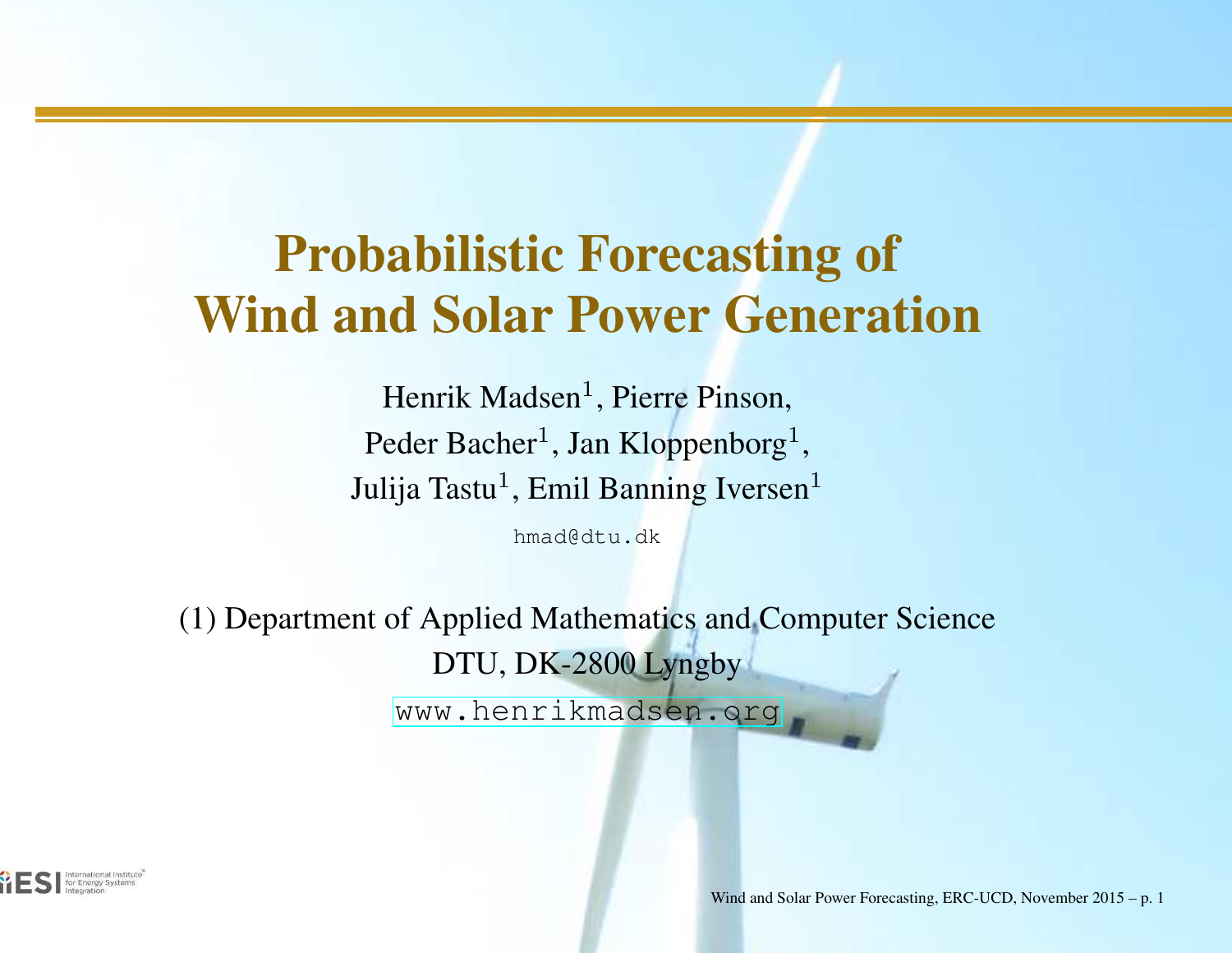### tline

- shall focus on Wind and briefly mention Solar:
	- Wind power point forecasting
	- Use of several providers of MET forecasts
	- Uncertainty and confidence intervals
	- Scenario forecasting
	- Space-time scenario forecasting
	- Examples on the use of probabilistic forecasts
	- Optimal bidding for <sup>a</sup> wind farm owner
	- Solar power forecasting
	- Lessons learned in Denmark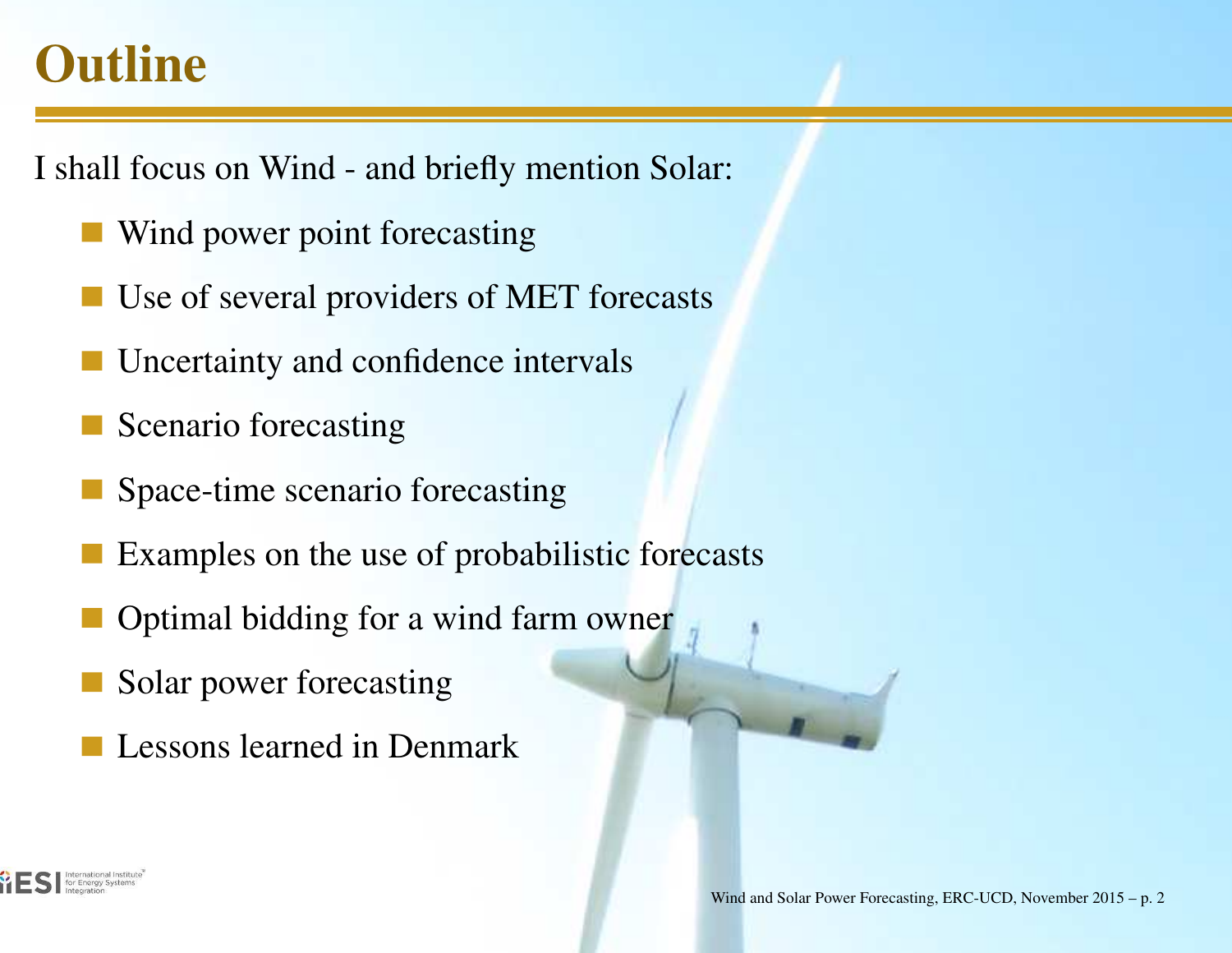# Wind Power Forecasting - History

ur methods for probabilistic wind power forecasting have been implemented several rediction tools like the **Anemos Wind Power Prediction System, Australian Wind** nergy Forecasting Systems (AWEFS) and WPPT

- The methods have been continuously developed since 1993 in collaboration with
	- Energinet.dk,
	- Dong Energy,
	- **Vattenfall,**
	- Risø DTU Wind,
	- The ANEMOS projects partners/consortium (since 2002),
	- Overspeed GmbH (Anemos: www.overspeed.de/gb/produkte/windpower.html)
	- **ENFOR (WPPT: www.enfor.dk)**
- Used operationally for predicting wind power in Denmark since 1996.
- Now used by all major players in Denmark (Energinet.dk, DONG, Vattenfall, ..)
- Anemos/WPPT is now used eg in Europe, Australia, and North America.
- Often used as forecast engine embedded in other systems.

or Denmark: Wind power covers on average more than 42 pct of the system load (2015). for Energy Systems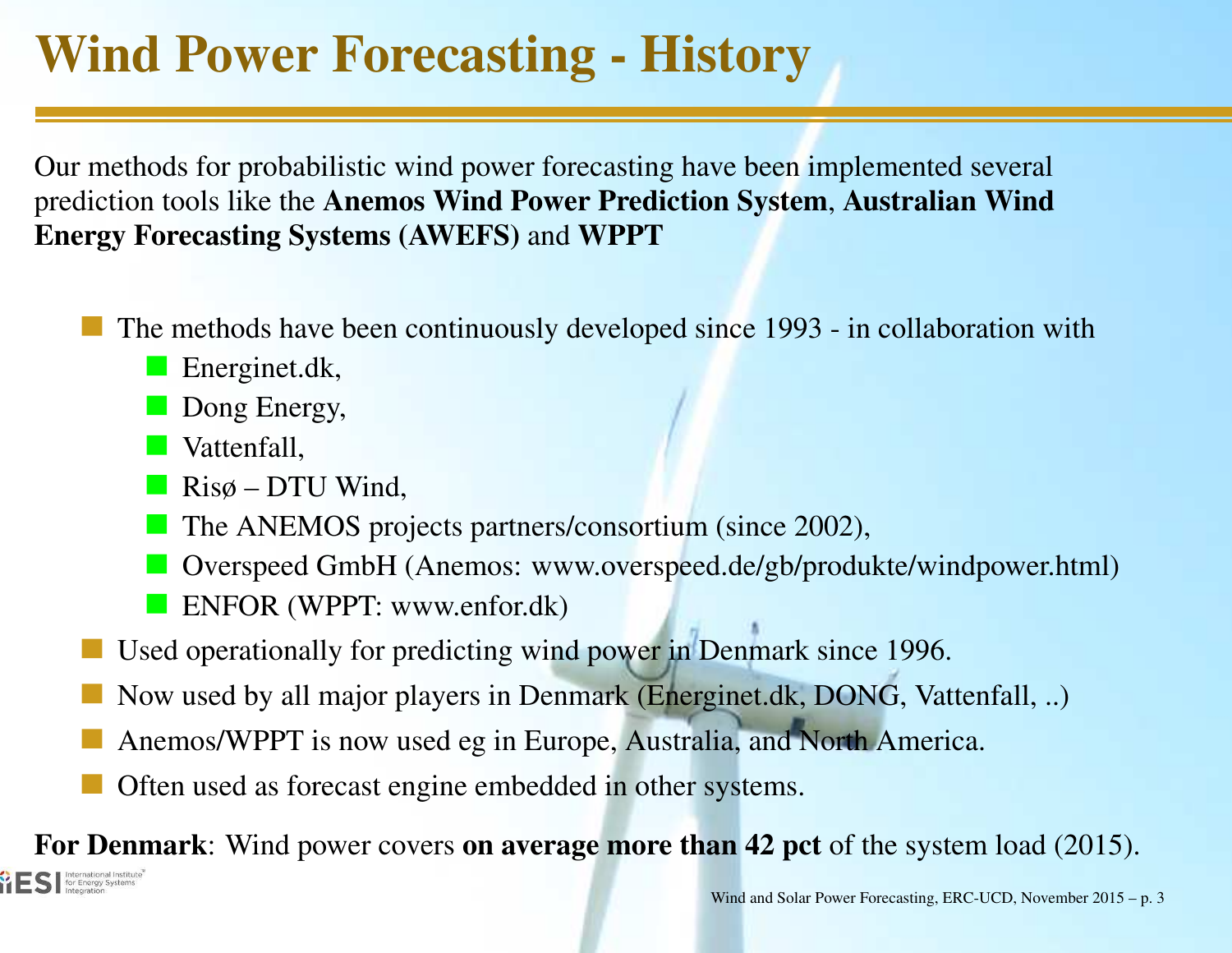# Prediction of wind power

I areas with high penetration of wind power such as the Western part of Denmark and the orthern part of Germany and Spain, reliable wind power predictions are needed in order to n is a safe and economic operation of the power system.

ccurate wind power predictions are needed with different prediction horizons in order to nsure

- (up to <sup>a</sup> few hours) efficient and safe use of regulation power (spinning reserve) andthe transmission system,
- (12 to 36 hours) efficient trading on the Nordic power exchange, NordPool,
- (days) optimal operation of eg. large CHP plants.

redictions of wind power are needed both for the total supply area as well as on a regional rale and for single wind farms.

or some grids/in some situations the focus is on methods for **ramp forecasting**, in some ther cases the focus in on reliable probabilistic forecasting.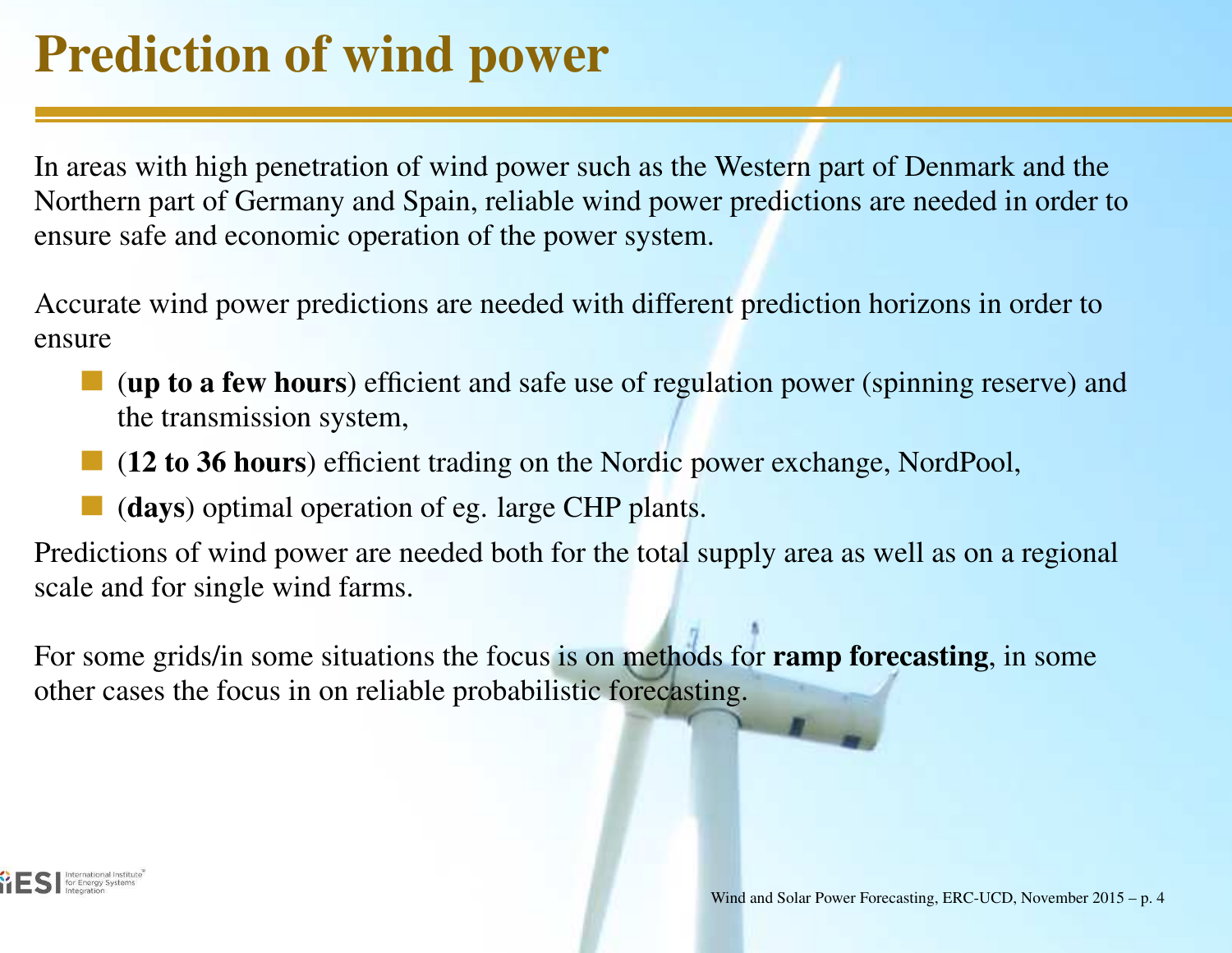# Uncertainty and adaptivity

Errors in MET forecasts will end up in errors in wind power forecasts, but other factors leada need for adaptation which however leads to some uncertainties.

he total system consisting of wind farms measured online, wind turbines not measured online and meteorological forecasts will inevitably change over time as:

- the population of wind turbines changes,
- changes in unmodelled or insufficiently modelled characteristics (importantexamples: roughness and dirty blades),
- changes in the NWP models.

wind power prediction system must be able to handle these time-variations in model and  $\nu$ stem. An adequate forecasting system may use **adaptive and recursive model estimation** handle these issues.

We started (some 20 years ago) assuming Gaussianity; but this is <sup>a</sup> very serious (wrong)sumption !

ollowing the initial installation the software tool will automatically calibrate the models to e actual situation.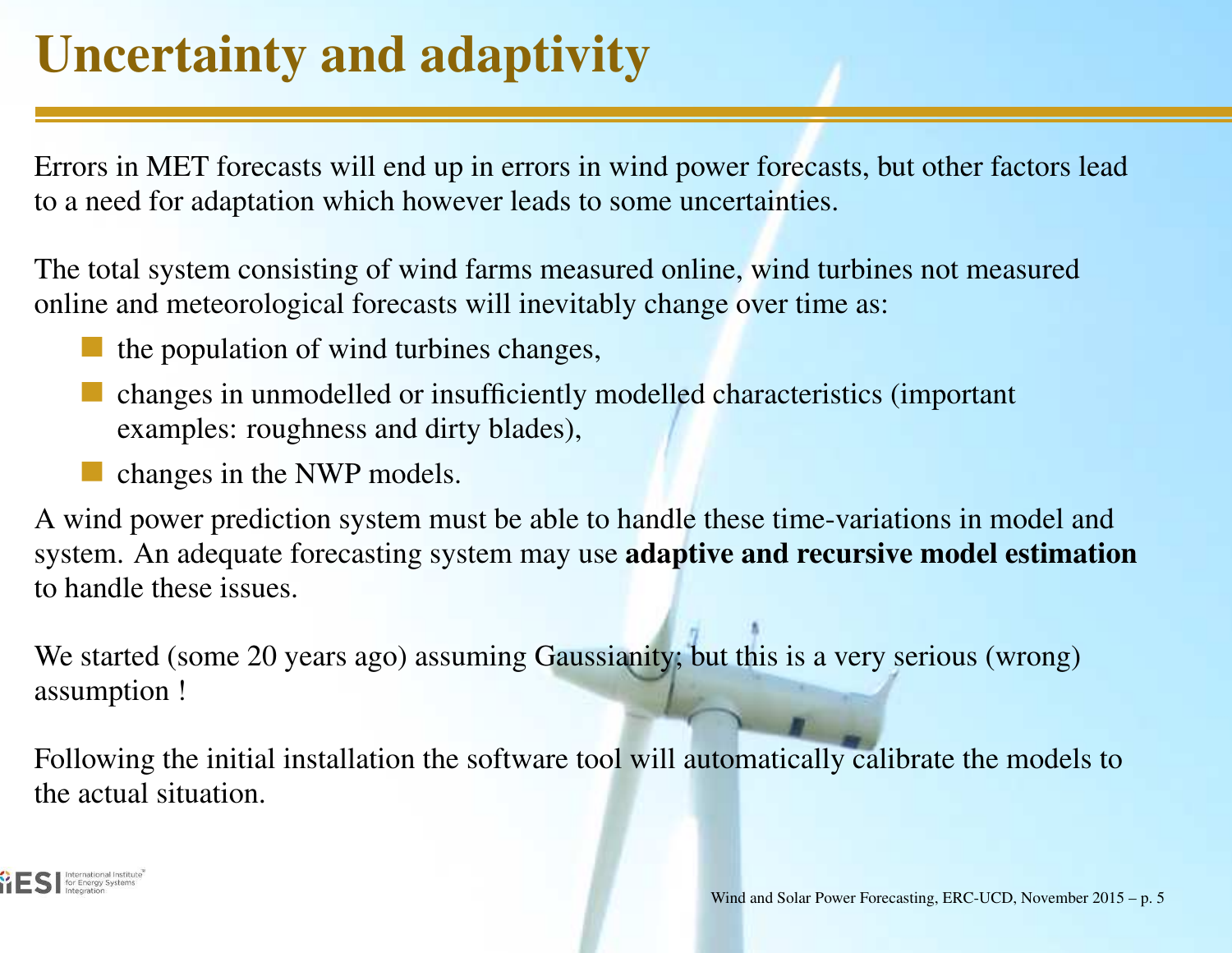#### The power curve model

he wind turbine "power curve" model,  $p_{t}^{tur} = f(w^{tur})$  is extended to a wind farm odel,  $p^{wf} = f(w^{wf}, \theta^{wf})$ , by introducir ind direction dependency. By introducing a  $f(w^{wf}, \theta^{wf})$ , by introducing presentative area wind speed and direction it an be further extended to cover all turbines in n entire region,  $p^{ar} = f(\bar{w}^{ar})$  $\bar{\theta}^{ar}).$ 

he power curve model is defined as:

$$
\hat{p}_{t+k|t} = f(\bar{w}_{t+k|t}, \bar{\theta}_{t+k|t}, k)
$$

here

for Energy System

 $y_{t+k|t}$  is forecasted wind speed, and  $e_{t+k|t}$  is forecasted wind direction.

he characteristics of the NWP change with the prediction horizon.



HO - Estimated power curve

Plots of the estimated power curve forthe Hollandsbjerg wind farm.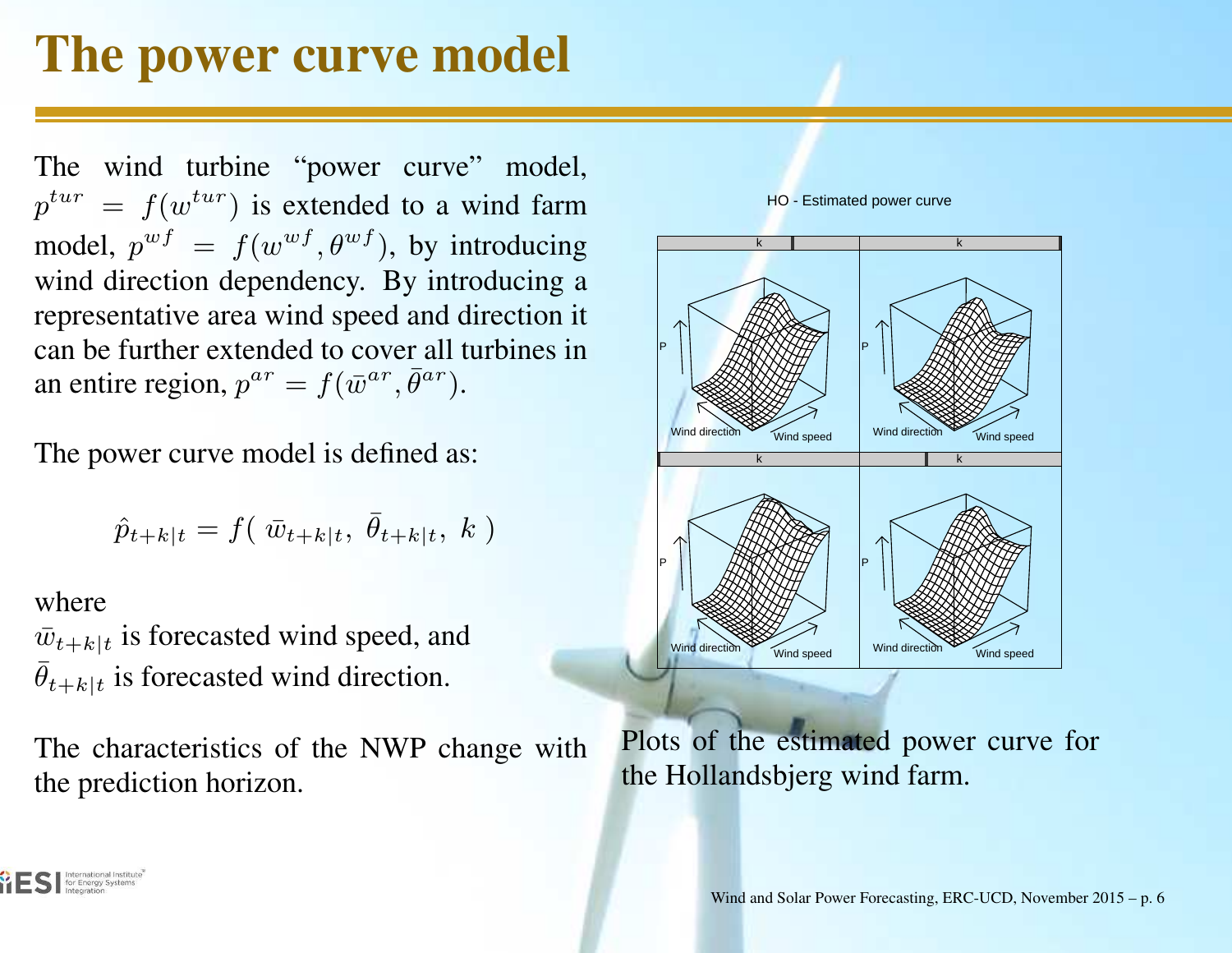# Spatio-temporal forecasting

redictive improvement (measured in MSE) of forecasts errors by adding the patio-temperal module in WPPT.

- 23 months (2006-2007)
- 15 onshore groups
- Focus here on 1-hour forecast only
- Larger improvements for eastern par<sup>t</sup>of the region
- Needed for reliable ramp forecasting.
- The EU project NORSEWinD willextend the region

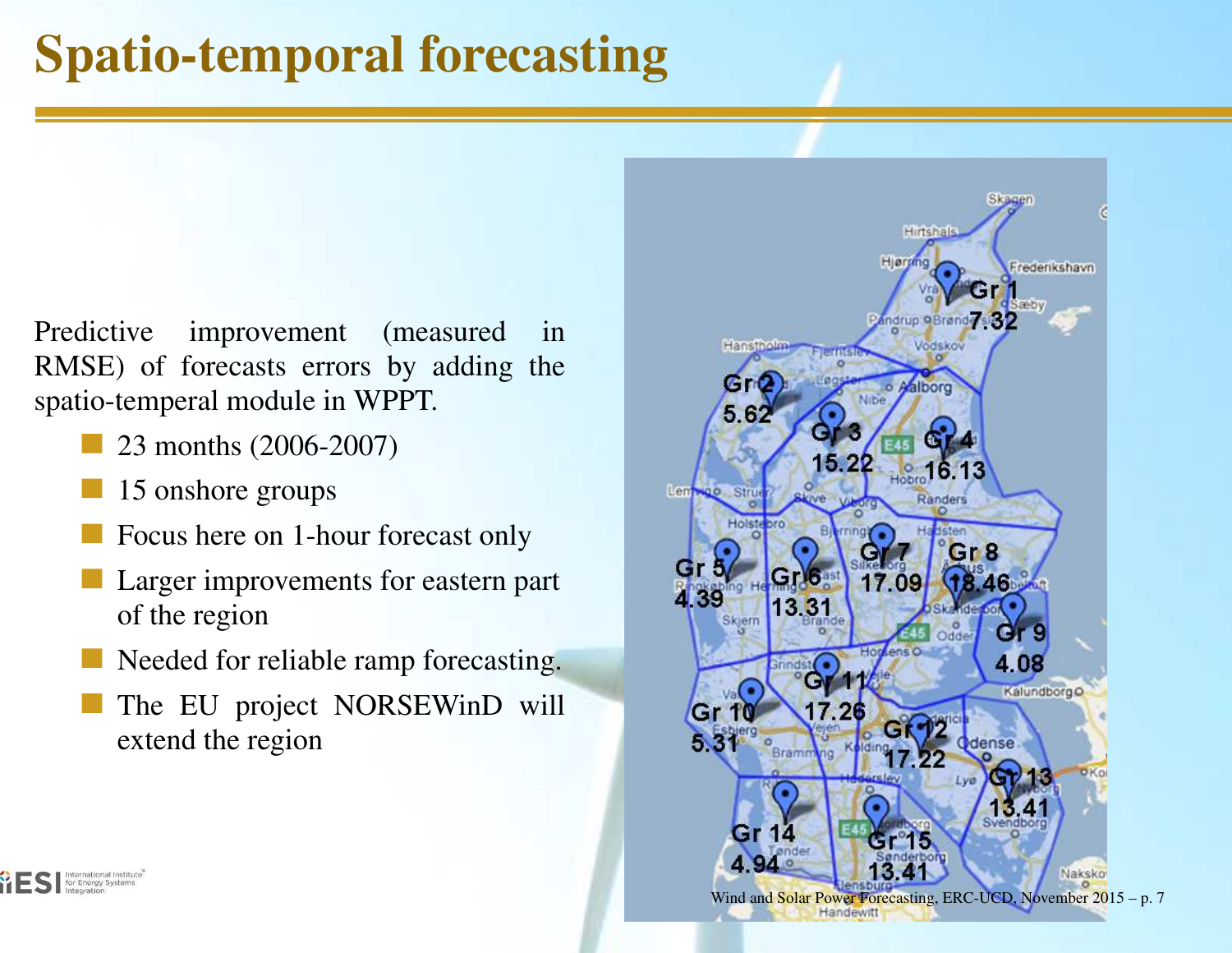## Combined forecasting

- A number of power forecasts are weighted together to form <sup>a</sup> newimproved power forecast.
- These could come from parallelconfigurations of WPPT using NWPinputs from **different MET** providers or they could come fromother power prediction providers.
- In addition to the improved performance also the robustness of the system is increased.



International Institute for Energy Systems

The example show results achieved for the Tunø Knob wind farms using combinationsof up to 3 power forecasts.



Typically an improvement on 10-15 pct in accuracy of the point prediction is seen by including more than one MET provider. Two or more MET providersimply information about uncertainty

Wind and Solar Power Forecasting, ERC-UCD, November 2015 – p. 8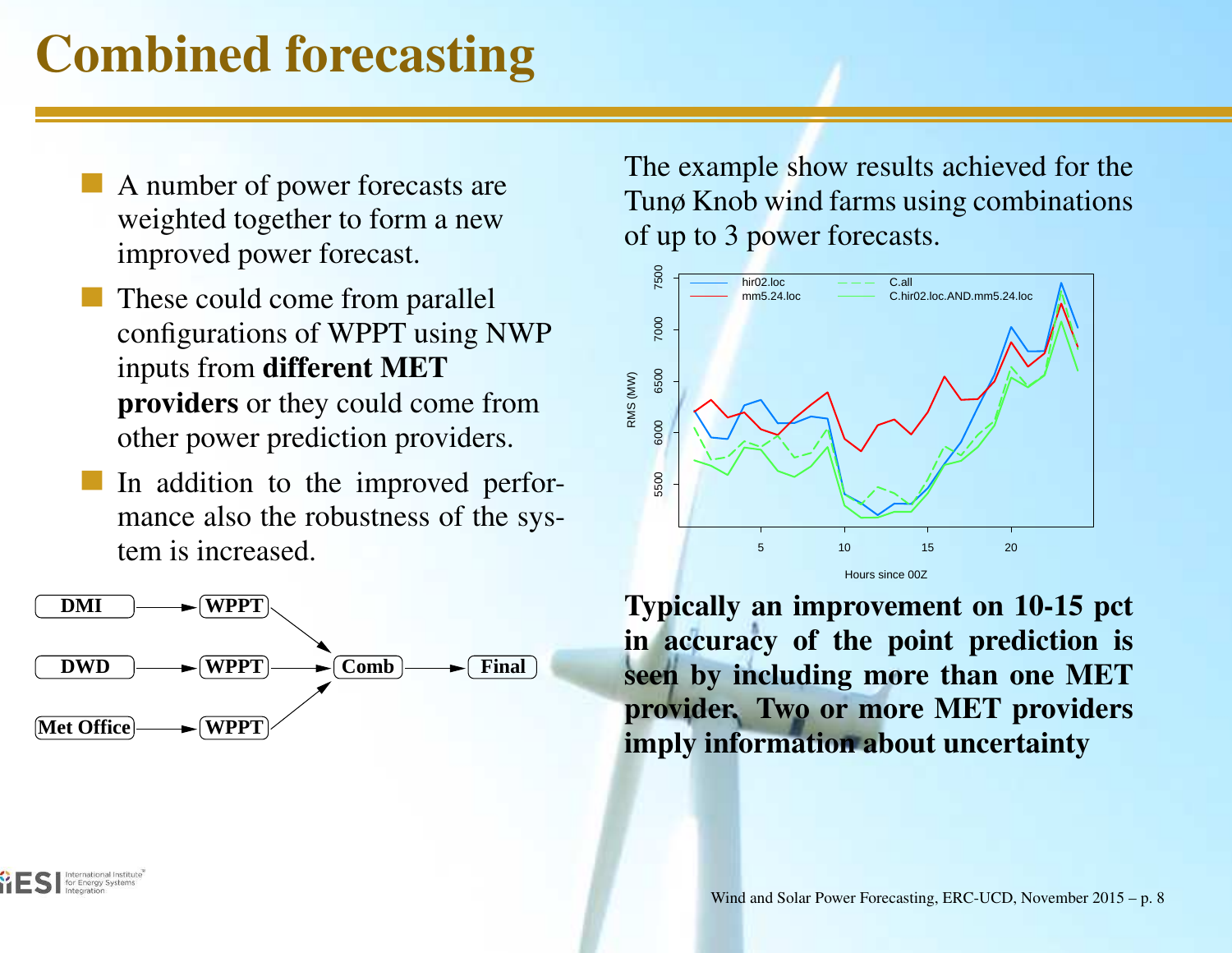# Uncertainty estimation

If many applications it is crucial that a prection tool delivers reliable estimates (probbilistc forecasts) of the expected uncertainty f the wind power prediction.

We consider the following methods for estiating the uncertainty of the forecasted wind power production:

- Ensemble based but corrected quantiles.
- Quantile regression.

International Institute **Thernational Institute**<br>**Theory Systems**<br>Integration

Stochastic differential equations.

he plots show raw (top) and corrected (botm) uncertainty intervales based on ECMEF nsembles for Tunø Knob (offshore park), 29/6, 8/10, 10/10 (2003). Shown are the $5\%, 50\%, 75\%,$  quantiles.

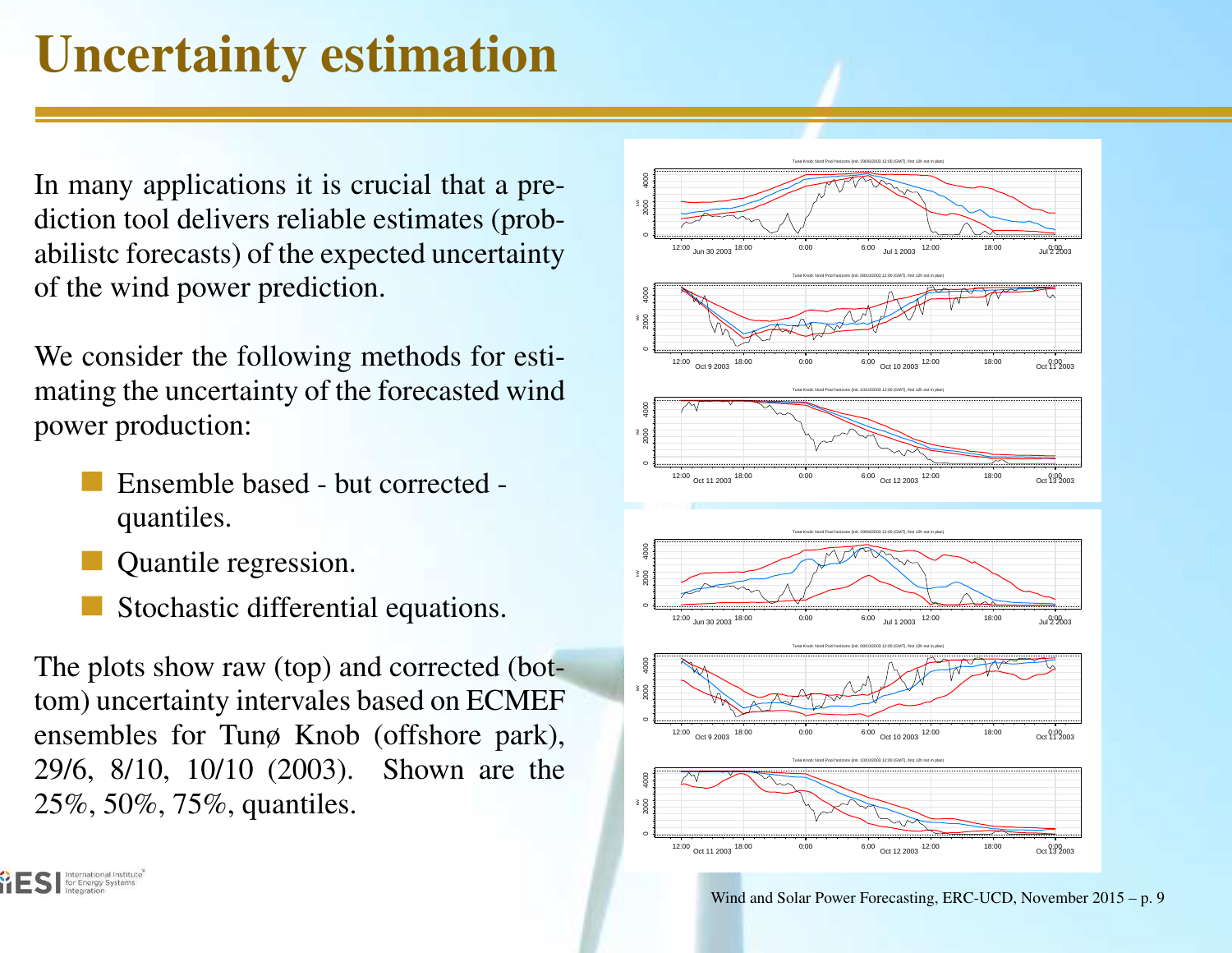# Quantile regression

(additive) model for each quantile:

 $Q(\tau) = \alpha(\tau) + f_1(x_1; \tau) + f_2(x_2; \tau) + \ldots$  $+\ f_p(x_p;\tau)$ 

 $Q(\tau)$ Quantile of forecast error from an existing system.

 $x_j$ Variables which influence the quantiles, e.g. the wind direction.

 $\alpha(\tau)$ Intercept to be estimated from data.

 $f_j(\boldsymbol{\cdot}; \tau)$ Functions to be estimated from data.

Iotes on quantile regression:

Parameter estimates found by minimizing <sup>a</sup> dedicated function of theprediction errors.

The variation of the uncertainty is (partly) explained by the independentvariables.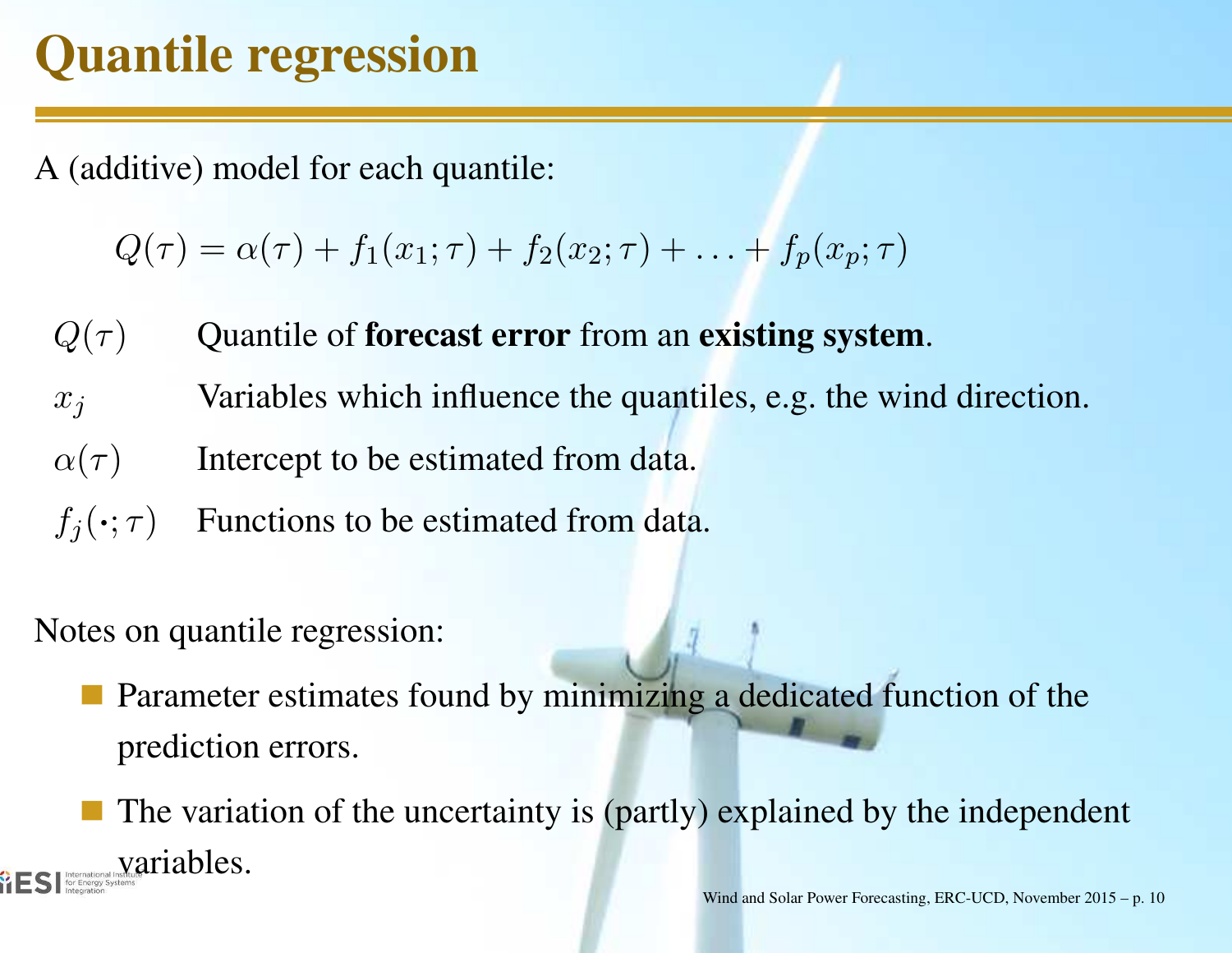#### Example: Probabilistic forecasts



Notice how the confidence intervals varies ...

But the correlation in forecasts errors is not described so far.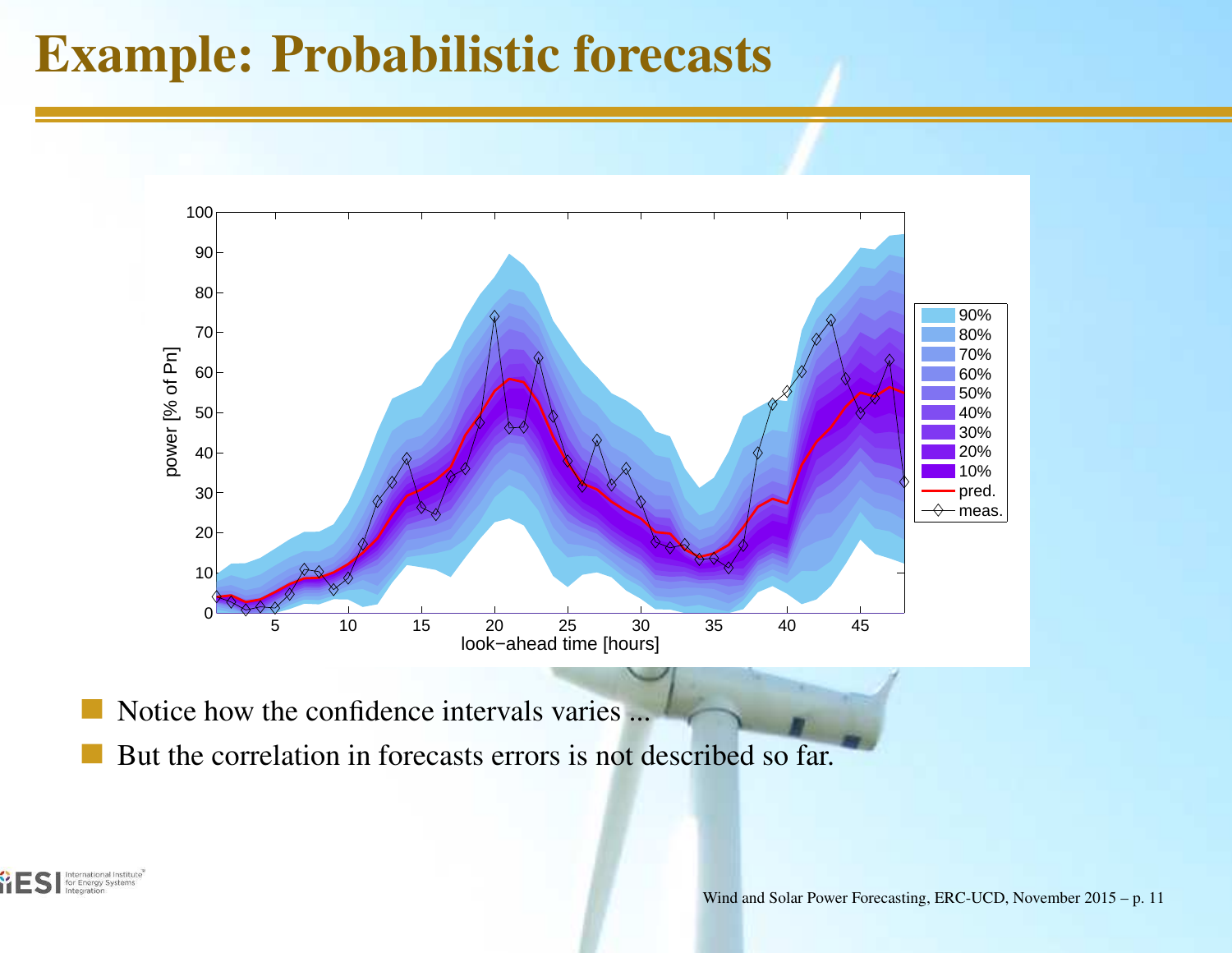#### Correlation structure of forecast errors

- It is important to model the **interdependence structure** of the prediction errors.
- An example of interdependence covariance matrix:



International Institute for Energy Systems Integratio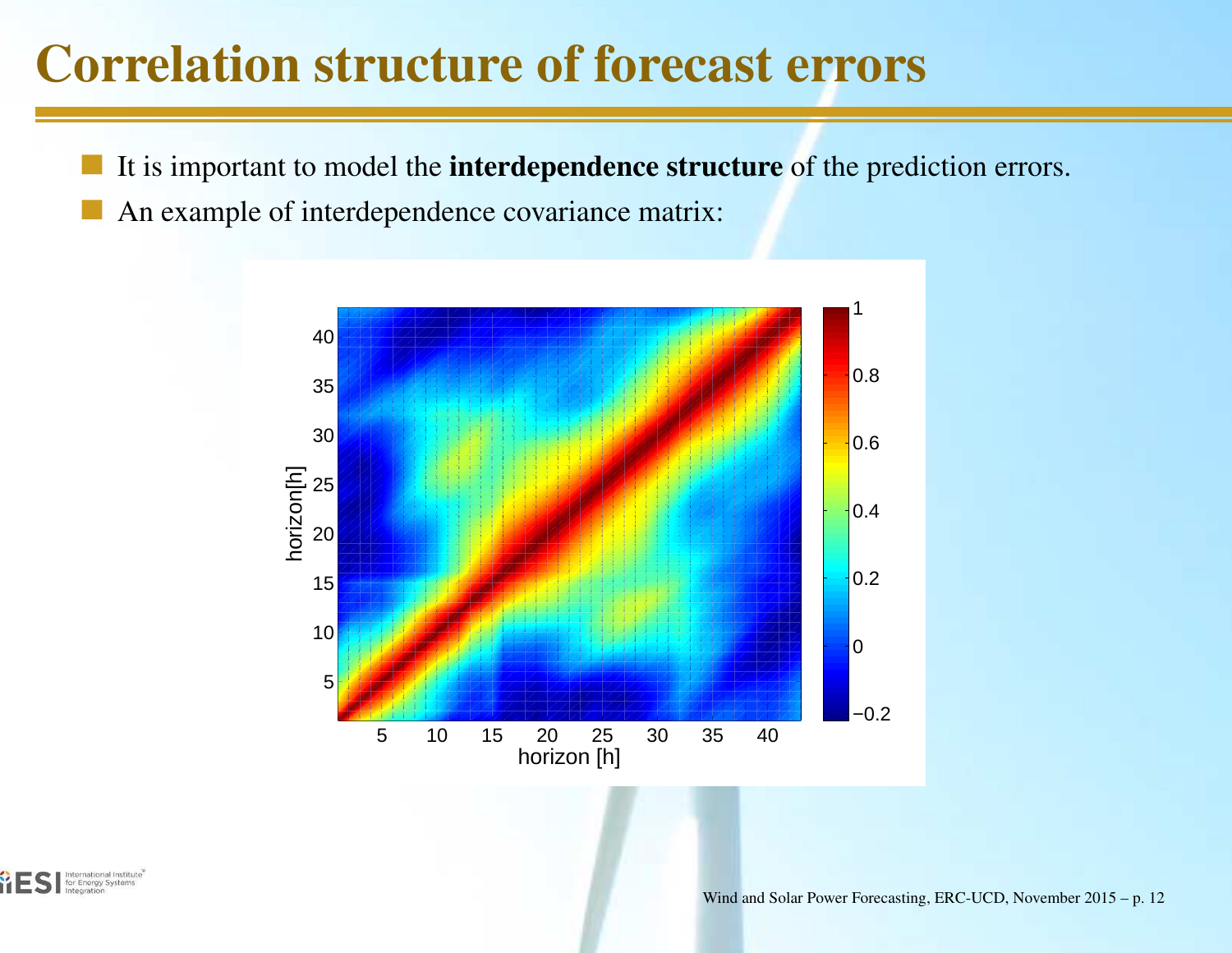#### Correct (top) and naive (bottom) scenarios



International Institute for Energy Systems Integration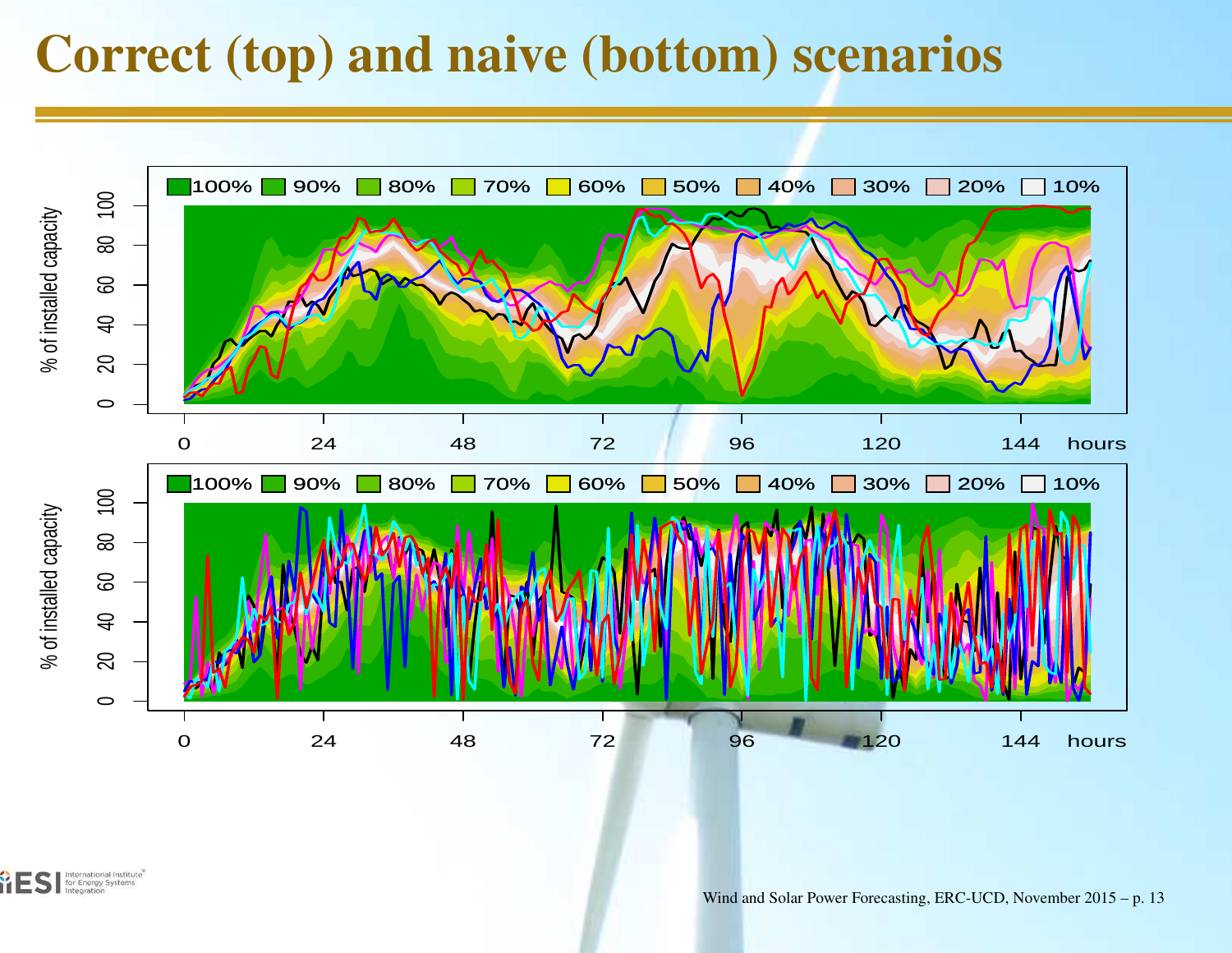## Use of Stoch. Diff. Equations

he state equation describes the future wind power production

$$
dx_t = -\theta(\boldsymbol{u_t}) \cdot (x_t - \hat{p}_{t|0}) dt +
$$

$$
2\sqrt{\theta(\boldsymbol{u_t})\alpha(\boldsymbol{u_t})\hat{p}_{t|0}(1-\hat{p}_{t|0})x_t\cdot(1-x_t)}dw_t,
$$

ith  $\alpha(\boldsymbol{u_t}) \in (0, 1)$ , and the observation equation

$$
y_h = x_{t_h|0} + e_h,
$$

here  $h \in \{1, 2, ..., 48\}, t_h = k, e_h \sim N(0, s^2)$  $\hat{p}_{t|0}$  point forecast by **WPPT** (Wind Power Prediction Tool)  $(x^2)$ ,  $x_0 =$  "*observed power at t=0"*, and

 $\boldsymbol{u_t}$  input vector (here t and  $\hat{p}_{t|0}$ )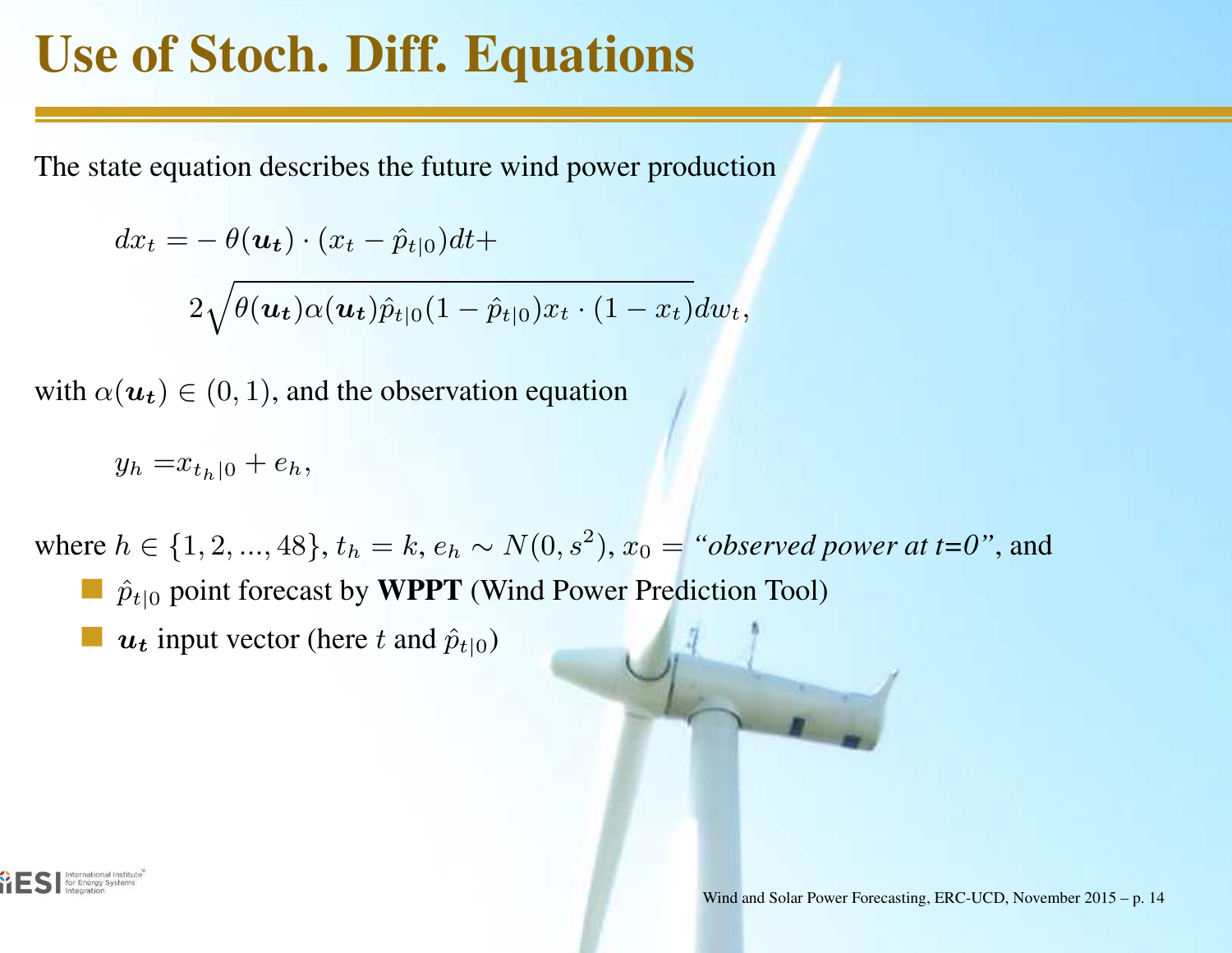#### Motivation - Space-Time Dependencies

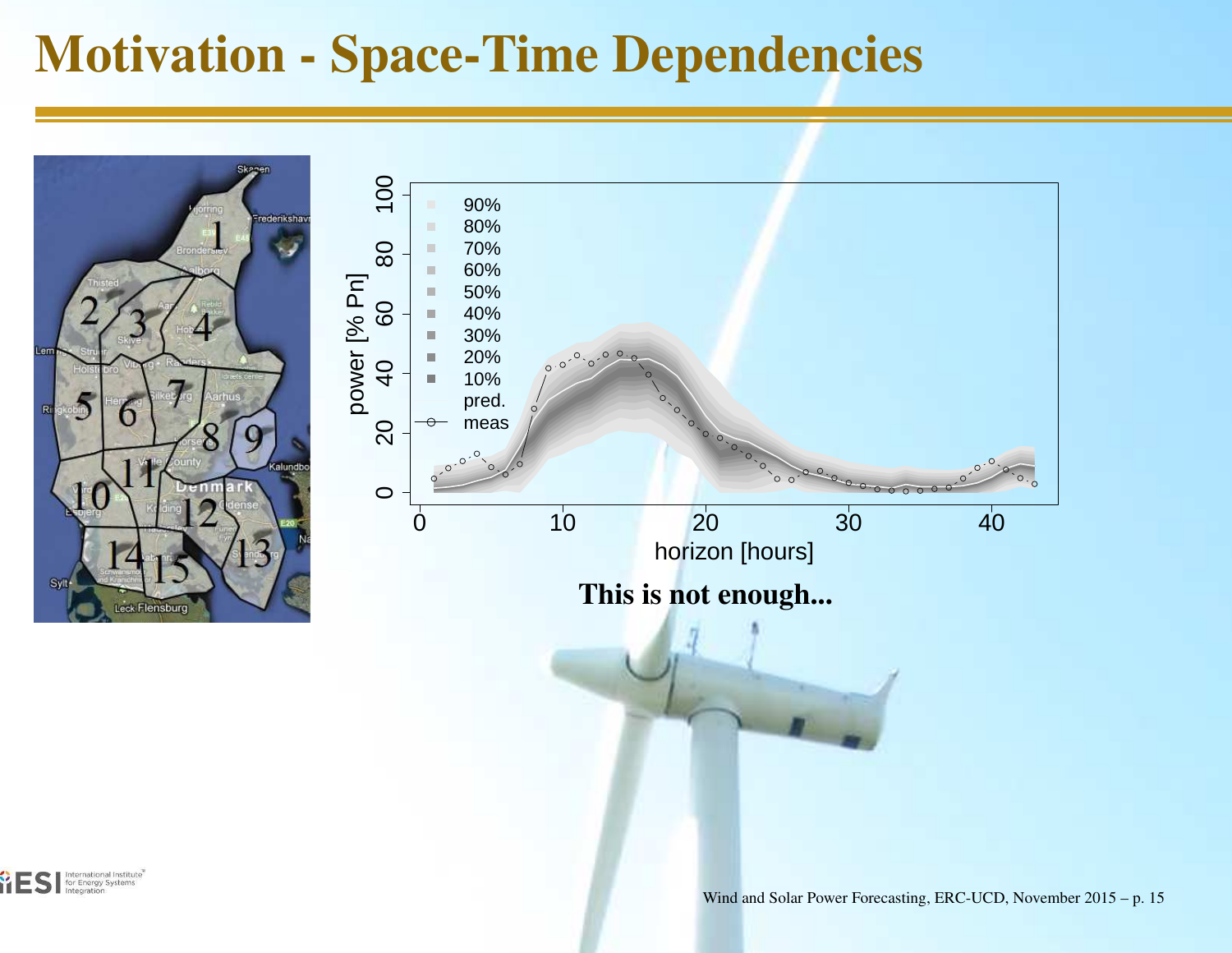### Space-Time Correlations

![](_page_15_Figure_1.jpeg)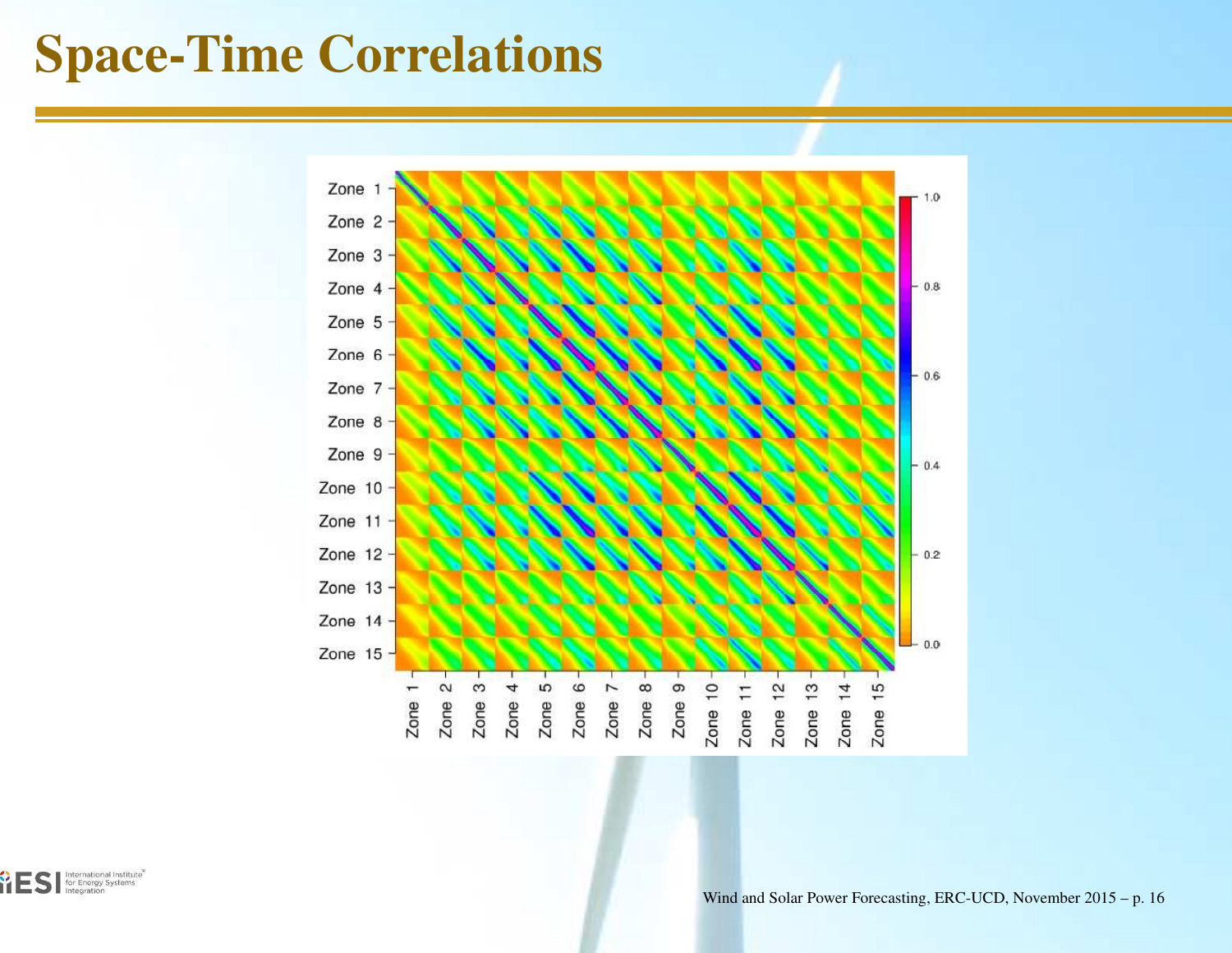#### Space-time trajectories

![](_page_16_Figure_1.jpeg)

International Institute for Energy Systems Integration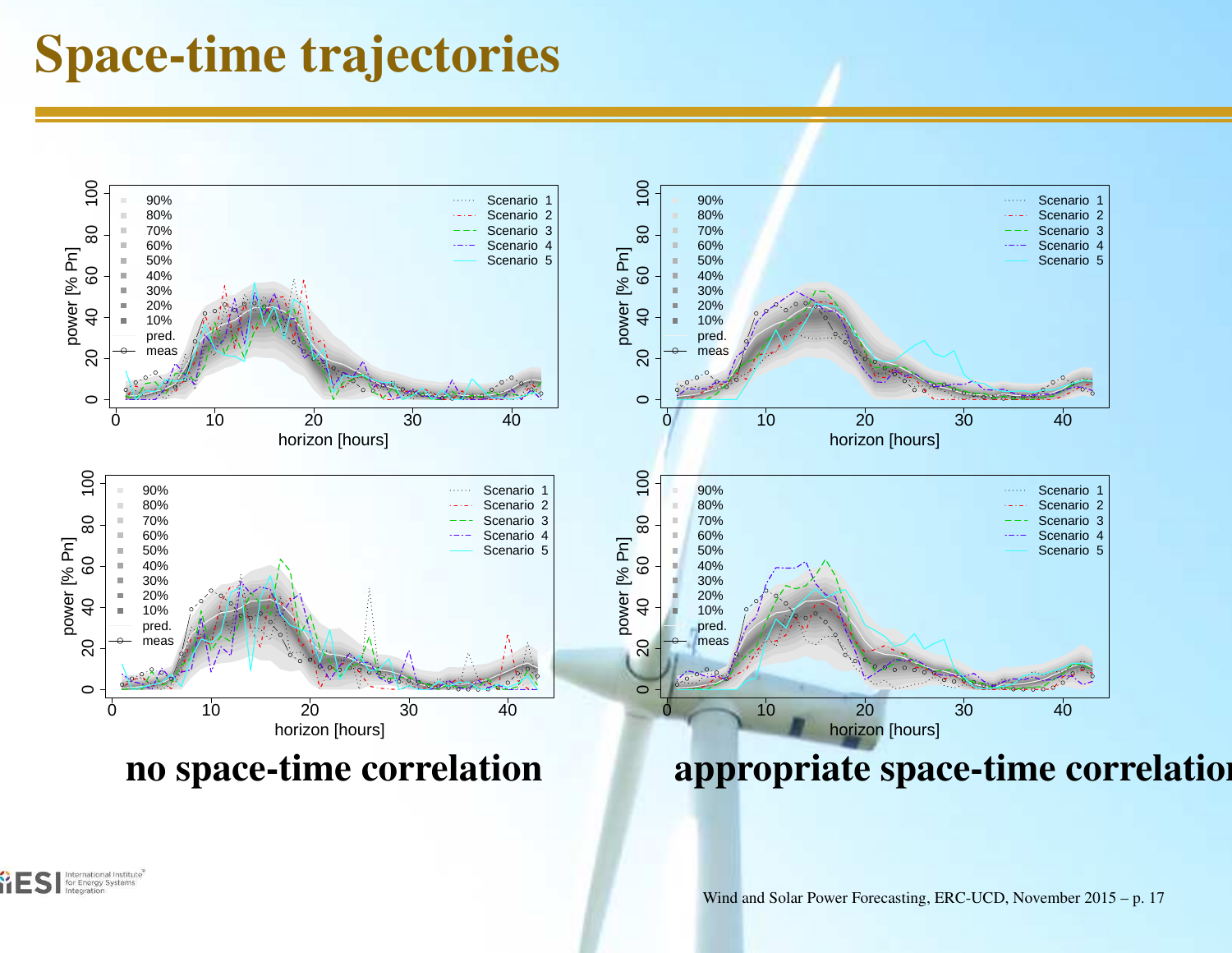## Type of forecasts required

Point forecasts (normal forecasts); <sup>a</sup> single value for each time point in the future. Sometimes with simple error bands.

Probabilistic or quantile forecasts; the full conditional distribution for each timepoint in the future.

Scenarios; probabilistic correct scenarios of the future wind power production.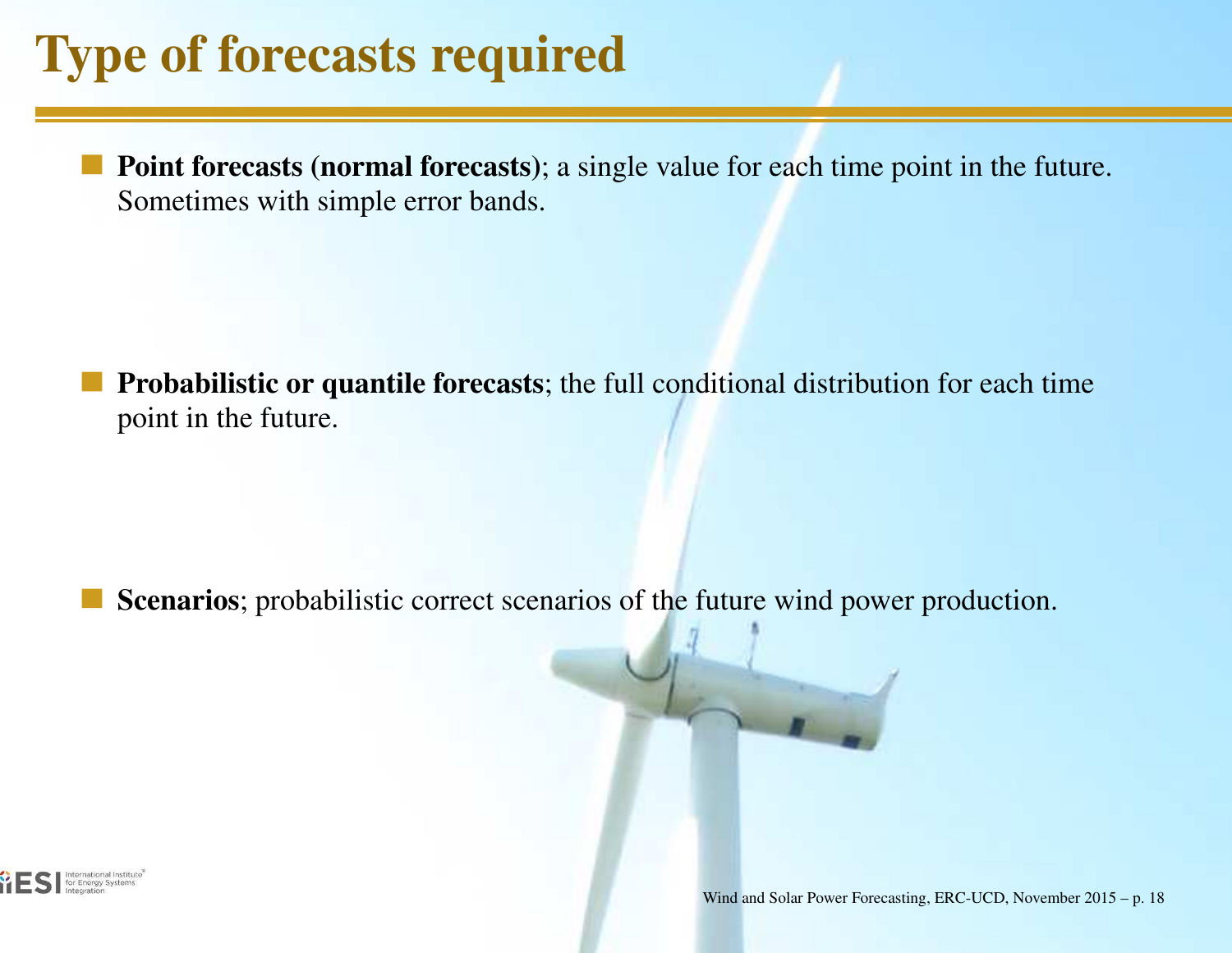#### Wind power – asymmetrical penalties

The revenue from trading <sup>a</sup> specific hour on NordPool can be expressed as

$$
P_S \times \text{Bid} + \begin{cases} P_D \times (\text{Actual} - \text{Bid}) & \text{if } \text{Actual} > \text{Bid} \\ P_U \times (\text{Actual} - \text{Bid}) & \text{if } \text{Actual} < \text{Bid} \end{cases}
$$

 $P_S$  is the spot price and  $P_D/P_U$  is the down/up reg. price. The bid maximising the expected revenue is the following quantile

> $E[P_S] \frac{E[P_S]-E[P_D]}{E[P_U]-E[P_D]}$

in the conditional distribution of the future wind power production.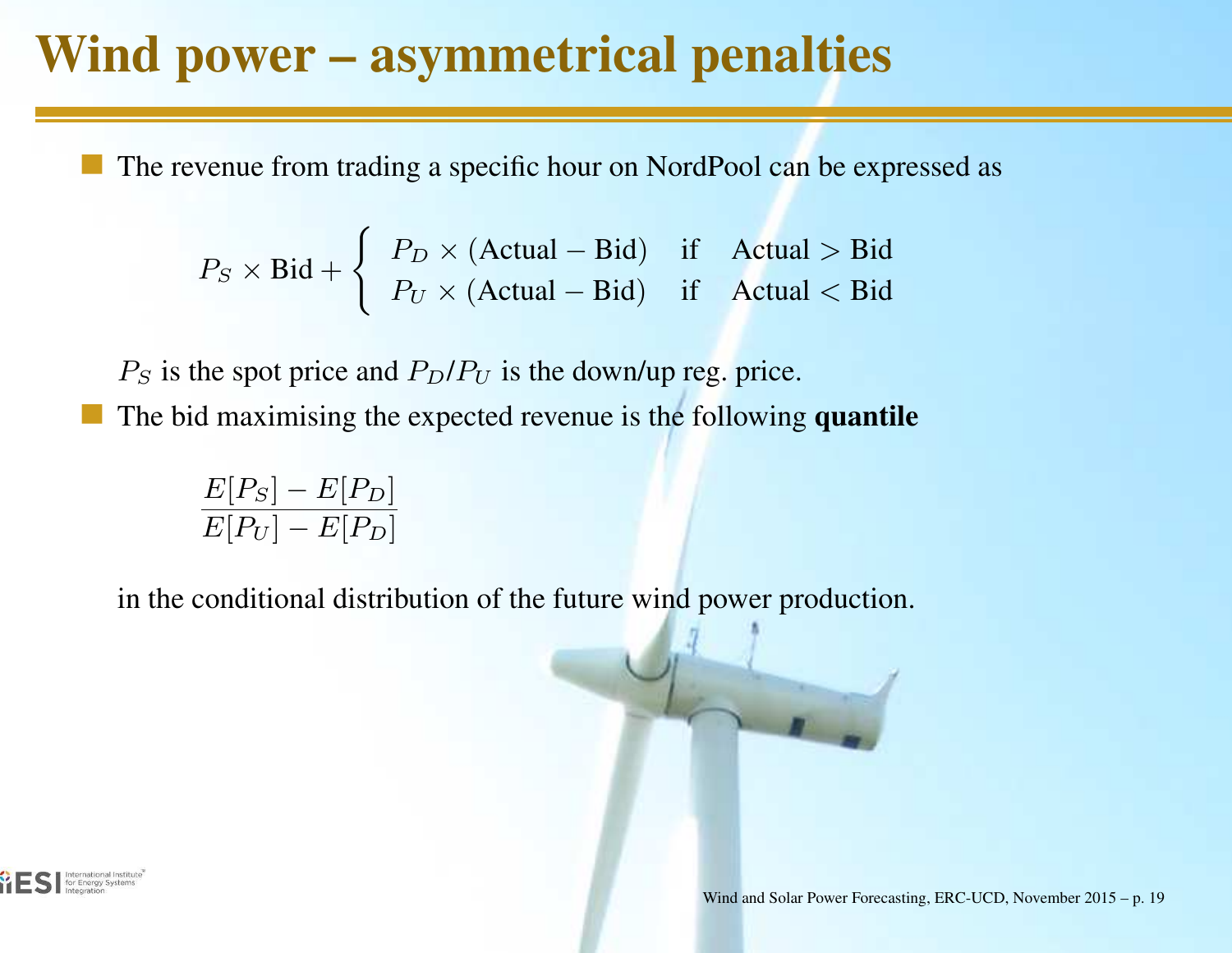## Wind power – asymmetrical penalties

- It is difficult to know the regulation prices at the day ahead level research intoforecasting is ongoing.
- The expression for the quantile is concerned with expected values of the prices justgetting these somewhat right will increase the revenue.
- A simple tracking of  $C_D$  and  $C_U$  is a starting point.
- The bids maximizing the revenue during the period September 2009 to March2010:

![](_page_19_Figure_5.jpeg)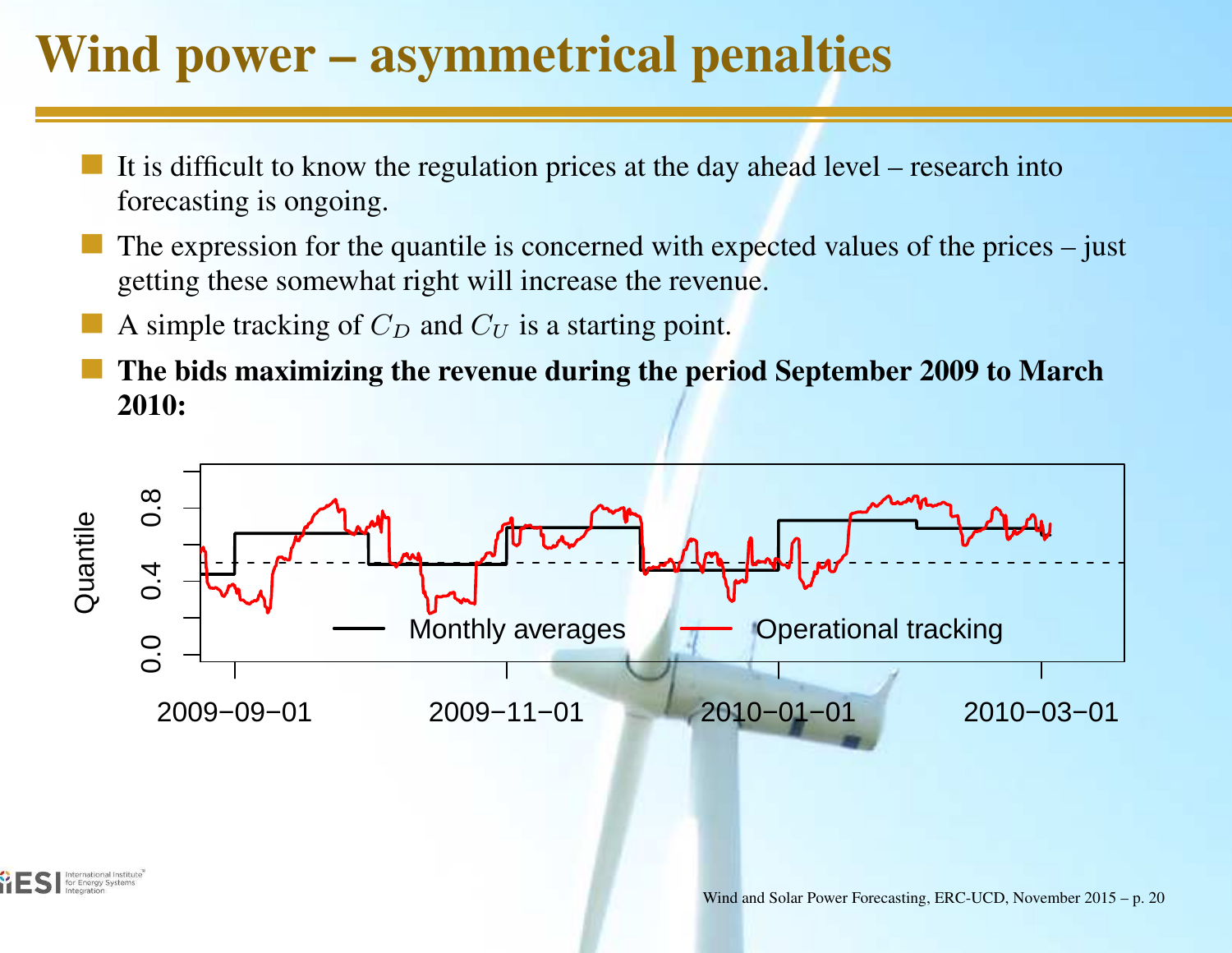### Sizing of Energy Storage

![](_page_20_Figure_1.jpeg)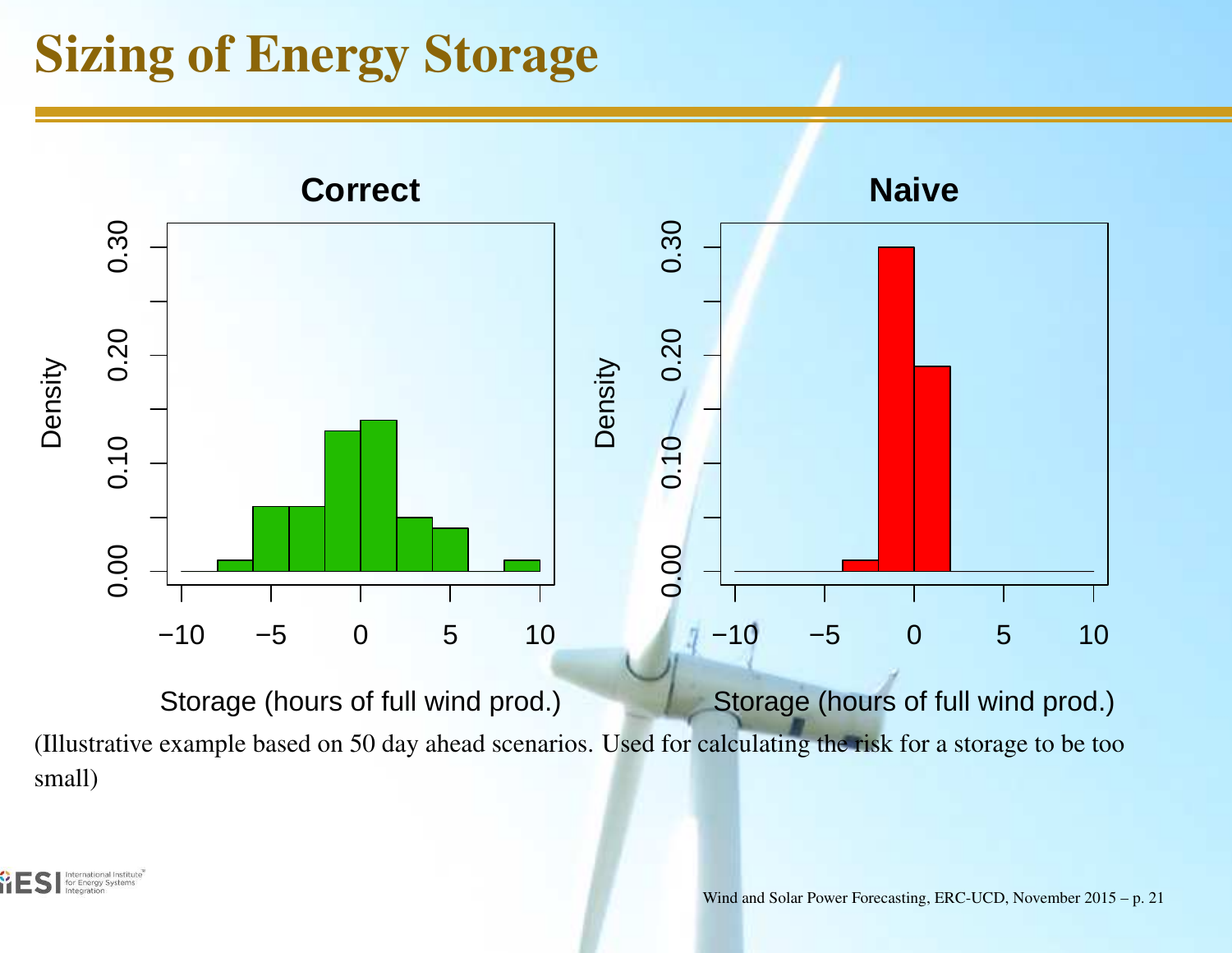## Solar Power Forecasting

Same principles as for wind power ....

- Developed for grid connected PV-systems mainly installed on rooftops
- Average of output from 21 PV systems in small village (Brædstrup) in DK

![](_page_21_Picture_4.jpeg)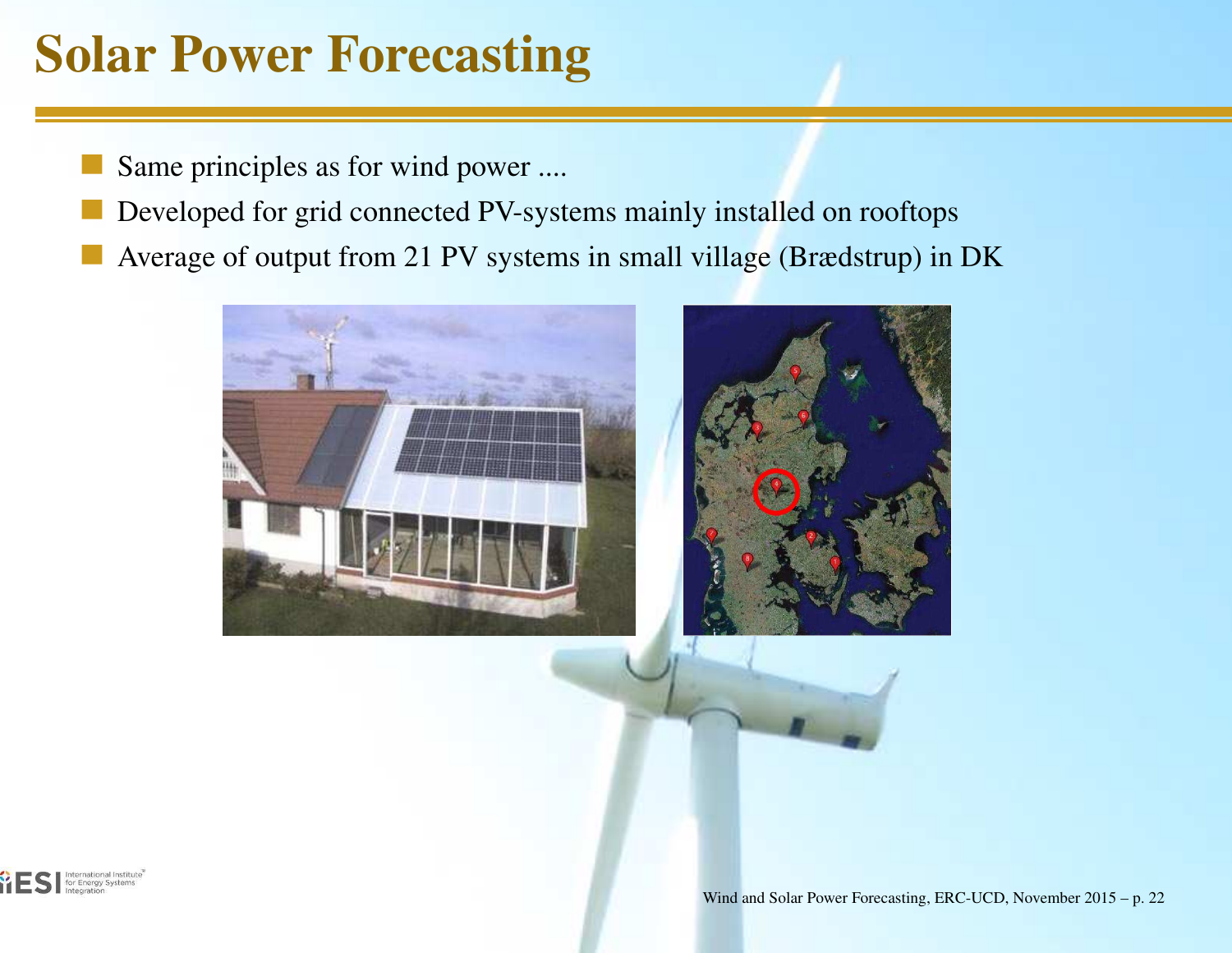#### Method

- Based on readings from the systems and weather forecasts
- Two-step method
- Step One: Transformation to atmospheric transmittance  $\tau$  with statistical clear sky model (see below). Step Two: A dynamic model (see paper).

![](_page_22_Figure_4.jpeg)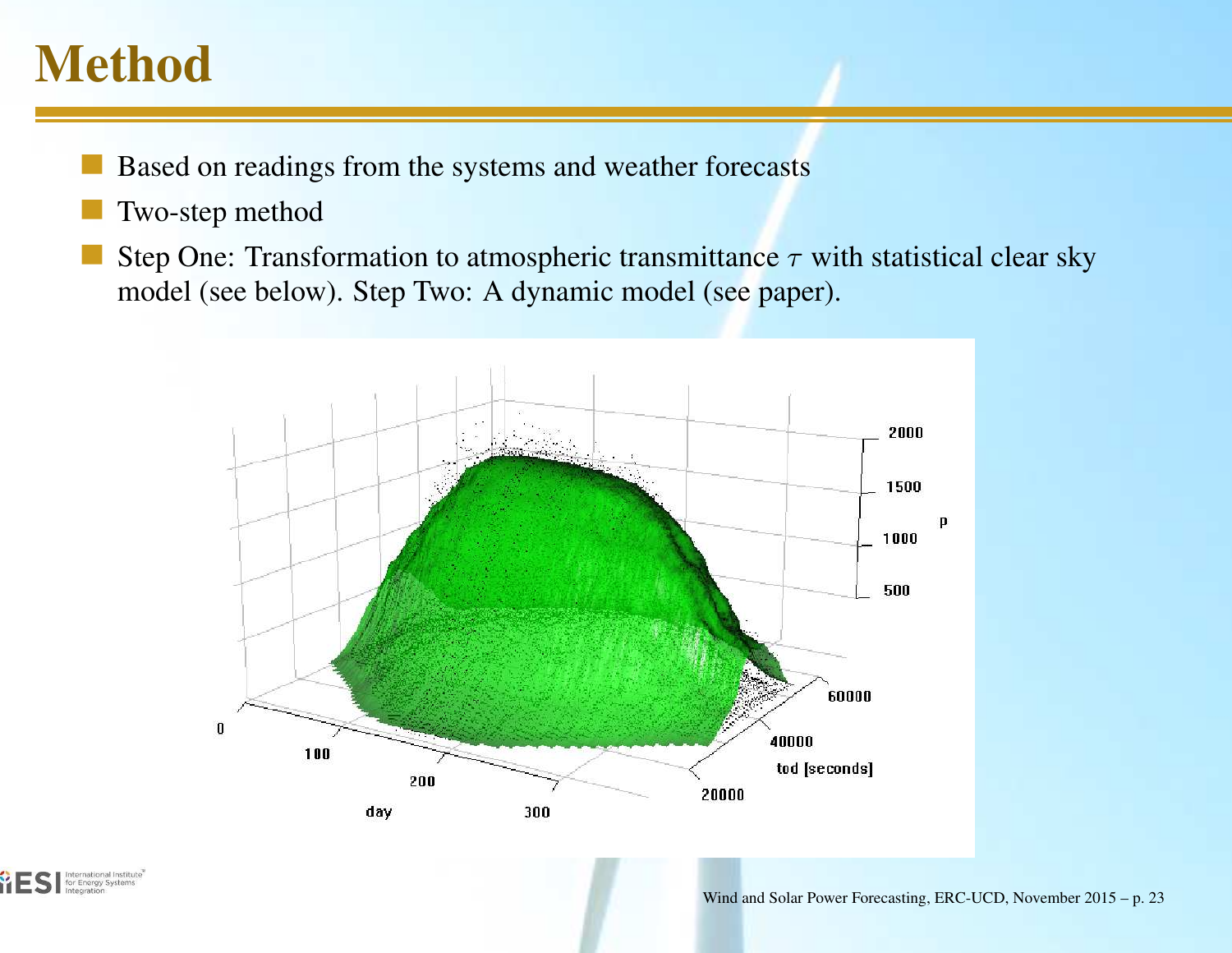#### Example of hourly forecasts

![](_page_23_Figure_1.jpeg)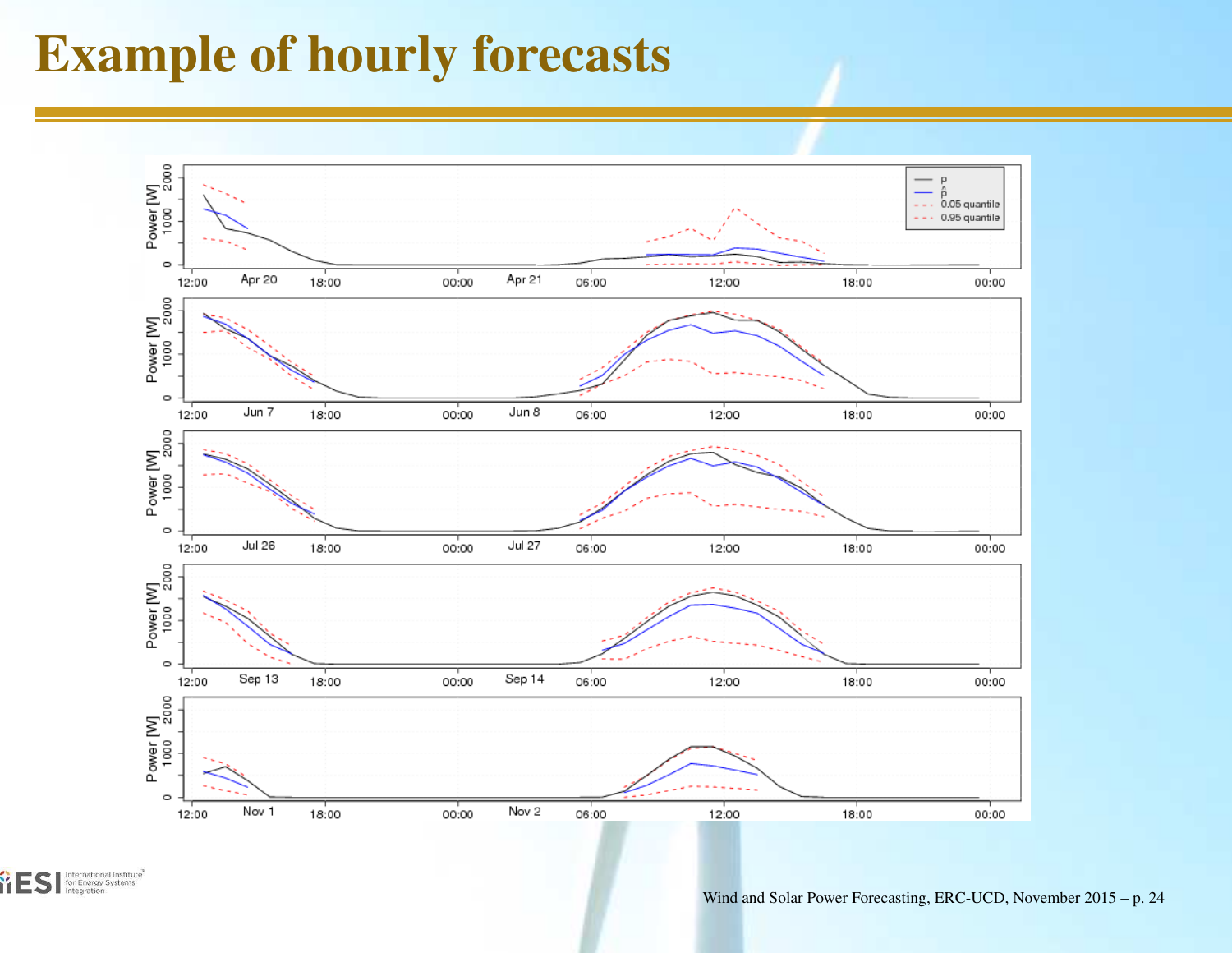## Software Modules for Wind Power Forecasting

- Point prediction module
- Probabilistic (quantile) forecasting module
- Scenario generation module
- Spatio-temporal forecasting module
- Space-time scenario generation module
- Even-based prediction module (eg. cut-off, icing,...)
- Ramp prediction module

ame modules are available for solar Power Forecasting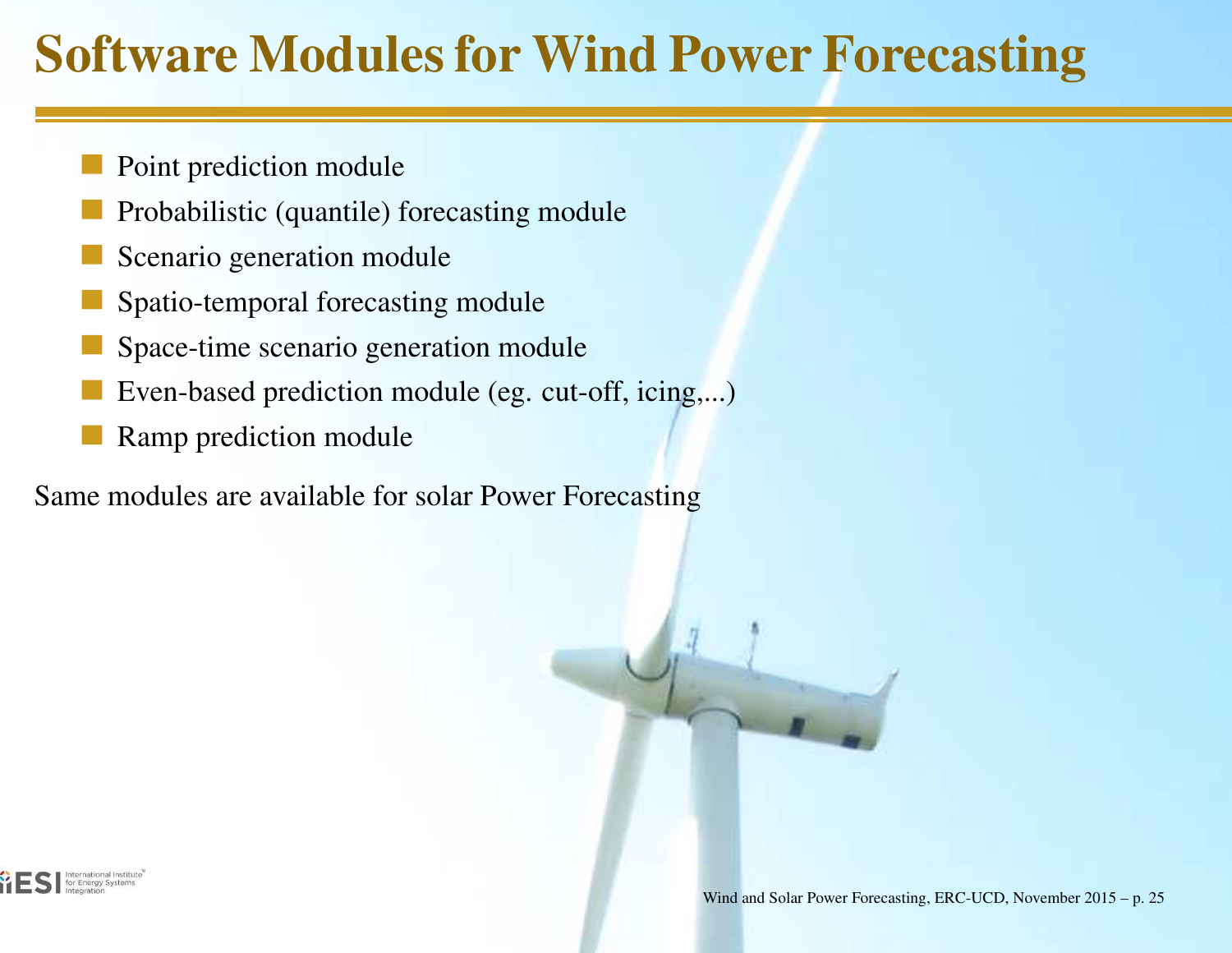# VG-Integration: Lessons Learned in Denmark

- (> 5 pc<sup>t</sup> wind): Tools for Wind/Solar Power forecasting are important
- (> 10 pc<sup>t</sup> wind): Tools for reliable probabilistic forecasting are needed
- (> 15 pc<sup>t</sup> wind): Consider Energy Systems Integration (not Power only)
- (> 20 pc<sup>t</sup> wind): Consider Methods for Demand Side Management
- (> 25 pc<sup>t</sup> wind): New methods for finding the optimal spinning reserve are needed(based on prob. forecasting of wind/solar power production)
- Joint forecasts of wind, solar, load and prices are essential
- Limited need or no need for classical storage solutions
- Huge need for virtual storage solutions
- Intelligent interaction between power, gas, DH and biomass very important
- ICT and use of data, adaptivity, intelligence, and stochastic modelling is veryimportant

he largest national strategic research project: **Centre for IT-Intelligent Energy Systems in** ities - CITIES have been launched 1. January 2014. International expertice from NREL JS), UCD/ERC (Ireland), AIT (Austria) becomes important.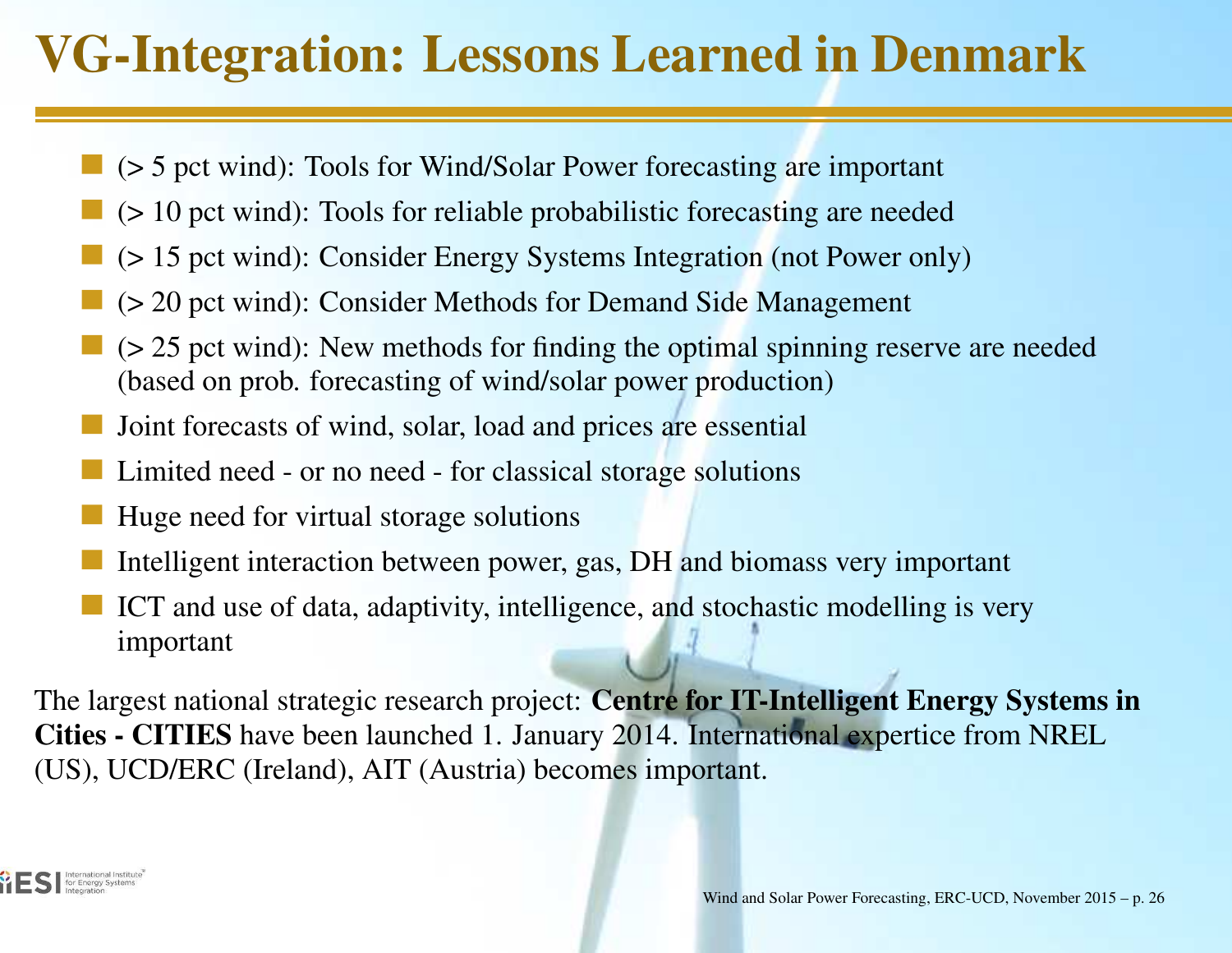## Wind Power Forecasting - Lessons Learned

- The forecasting models must be **adaptive** (in order to taken changes of dust on blades, changes roughness, etc., into account).
- Reliable estimates of the **forecast accuracy** is very important (check the reliability by eg. reliability diagrams).
- Reliable probabilistic forecasts are important to gai<mark>n the full economical value</mark>.
- Use **more than a single MET provider** for delivering the input to the prediction tool this improves the accuracy of wind power forecasts with 10-15 pct.
- Estimates of the **correlation in forecasts errors** important.
- Forecasts of 'cross dependencies' between load, prices, wind and solar power areimportant.
- Probabilistic forecasts are very important for asymmetric cost functions.
- Probabilistic forecasts can provide **answers** for questions like
	- What is the probability that a given storage is large enough for the next 5 hours?
	- What is the probability of an increase in wind power production of more that 50 pc<sup>t</sup> of installed power over the next two hours?
	- What is the probability of a down-regulation due to wind power on more than  $x$ GW within the next 4 hours.

**he same conclusions hold for our tools for eg. solar power forecasting.**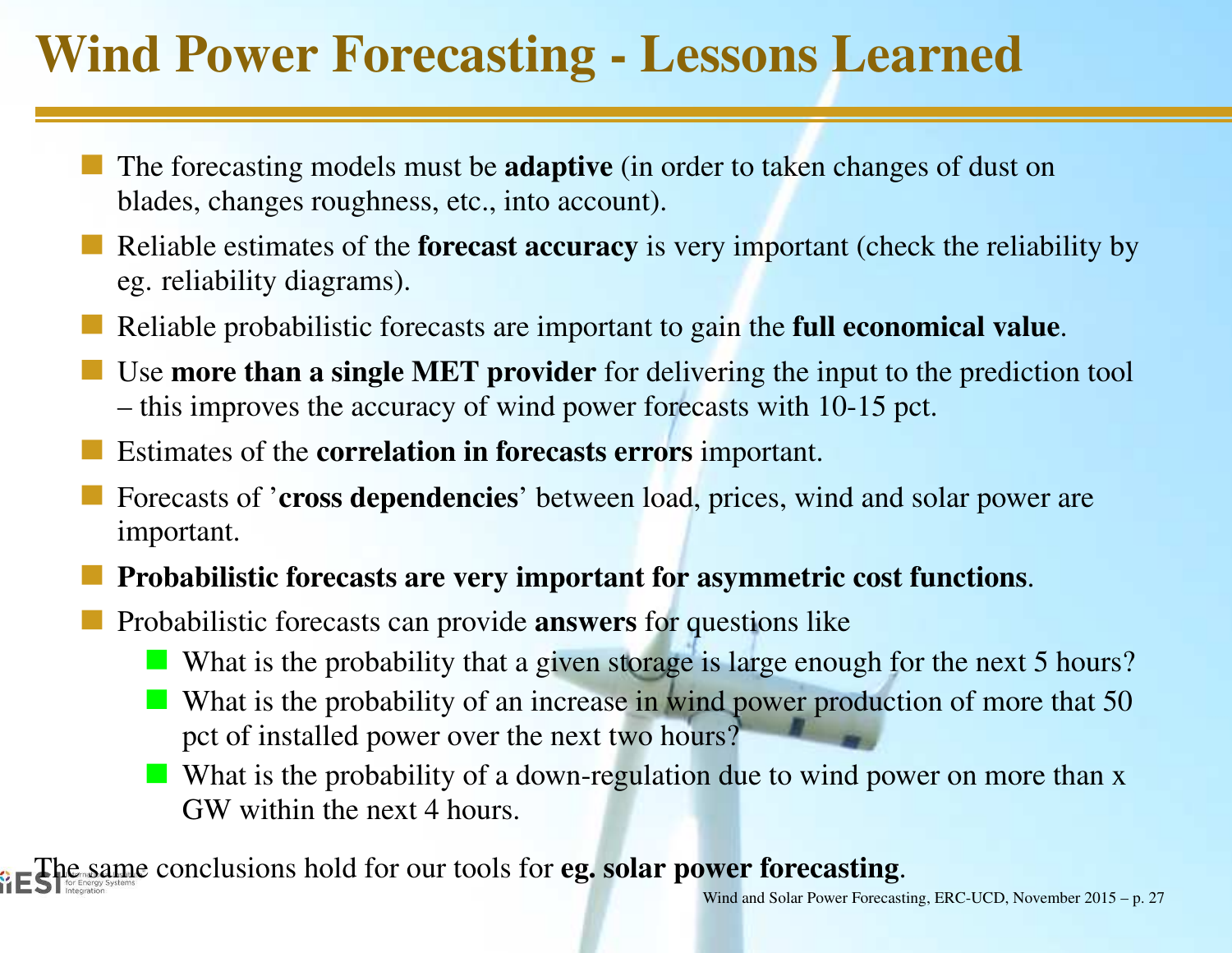# Some Forecasting Tools from DTU

- Forecasting and optimisation tools enabling the integration of <sup>a</sup> large share ofrenewables:
	- **Electricity load forecasts: LoadFor**
	- **Wind power production: WPPT**
	- Solar power production: SolarFor
	- Gas load: Gasfor
	- **Heat load: PRESS**
	- Optimal operation of CHP systems: PRESS
	- **Price forecasts: PriceFor**
	- **Lately: Wave power forecasts**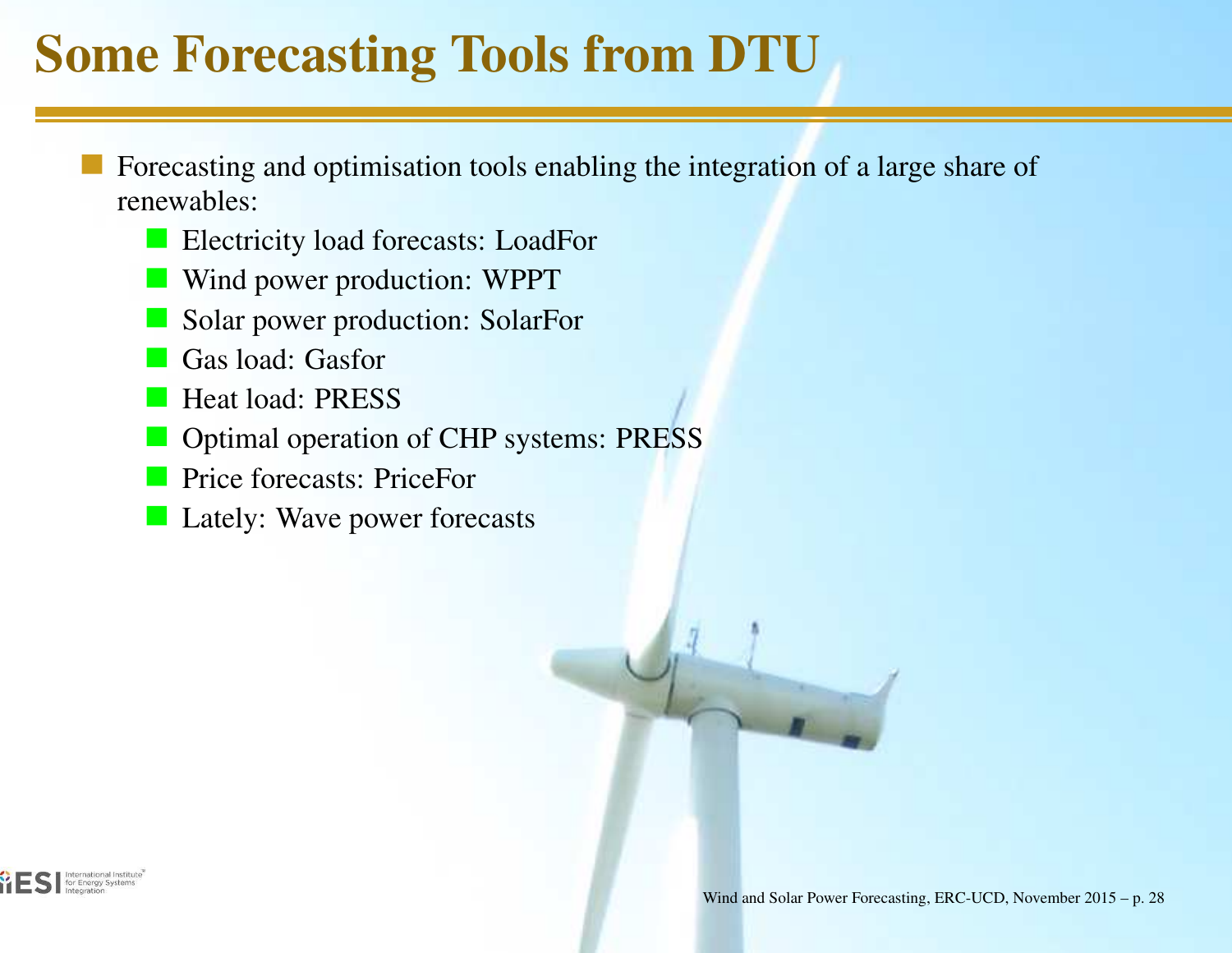# Some references

for Energy Systems

- H. Madsen: *Time Series Analysis*, Chapman and Hall, 392 pp, 2008.
- J.M. Morales, A.J. Conejo, H. Madsen, P. Pinson, M. Zugno: *Integrating Renewables in ElectricityMarkes*, Springer, 430 pp., 2013.
- G. Giebel, R. Brownsword, G. Kariniotakis, M. Denhard, C. Draxl: *The state-of-the-art inshort-term prediction of wind power*, ANEMOS plus report, 2011.
- P. Meibom, K. Hilger, H. Madsen, D. Vinther: *Energy Comes together in Denmark*, IEEE Powerand Energy Magazin, Vol. 11, pp. 46-55, 2013.
- T.S. Nielsen, A. Joensen, H. Madsen, L. Landberg, G. Giebel: *<sup>A</sup> New Reference for PredictingWind Power*, Wind Energy, Vol. 1, pp. 29-34, 1999.
- H.Aa. Nielsen, H. Madsen: *<sup>A</sup> generalization of some classical time series tools*, Computational Statistics and Data Analysis, Vol. 37, pp. 13-31, 2001.
- H. Madsen, P. Pinson, G. Kariniotakis, H.Aa. Nielsen, T.S. Nilsen: *Standardizing the performanceevaluation of short-term wind prediction models*, Wind Engineering, Vol. 29, pp. 475-489, 2005.
- H.A. Nielsen, T.S. Nielsen, H. Madsen, S.I. Pindado, M. Jesus, M. Ignacio: *Optimal Combinationof Wind Power Forecasts*, Wind Energy, Vol. 10, pp. 471-482, 2007.

A. Costa, A. Crespo, J. Navarro, G. Lizcano, H. Madsen, F. Feitosa, *A review on the young historyof the wind power short-term prediction*, Renew. Sustain. Energy Rev., Vol. 12, pp. 1725-1744, 2008.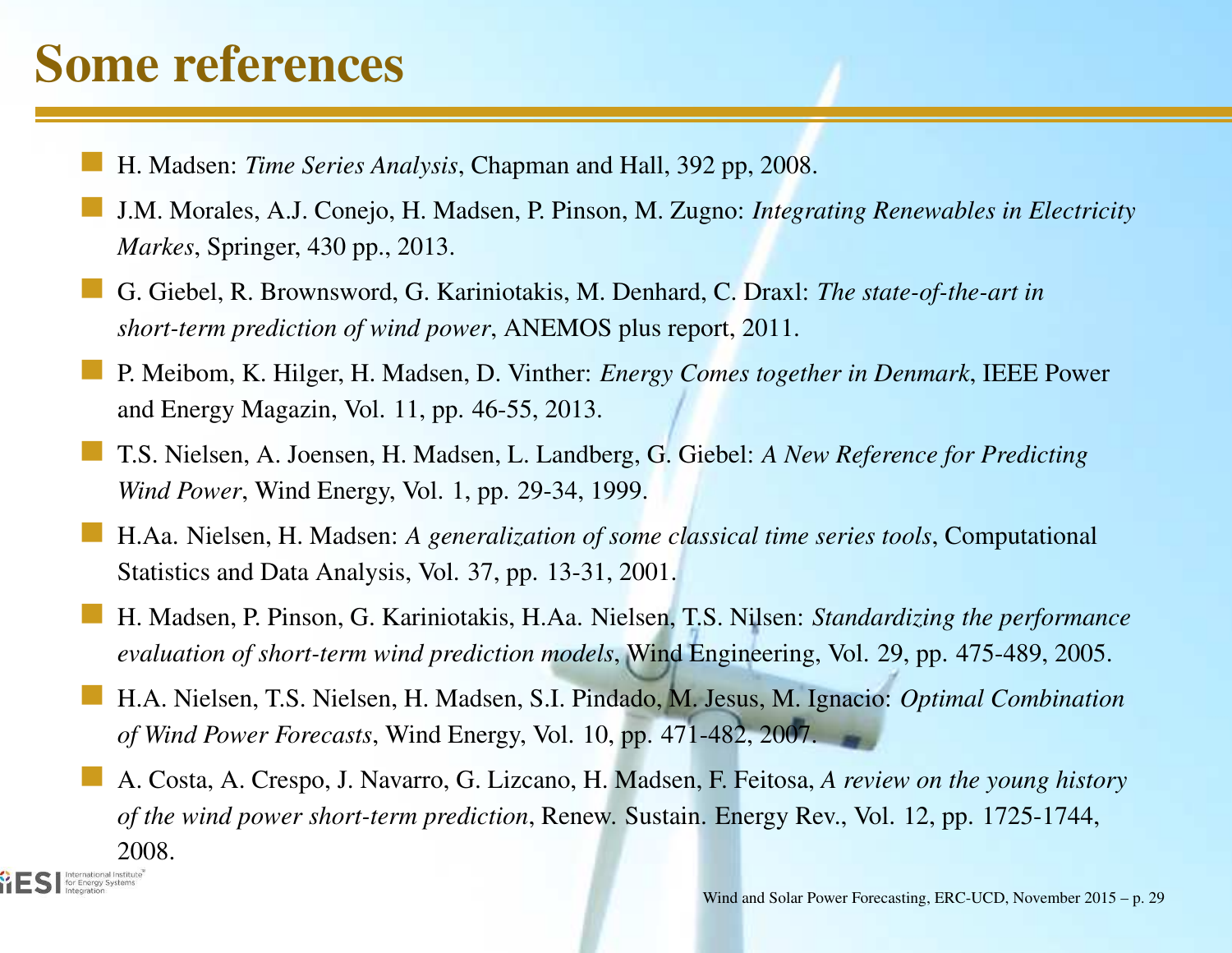## Some references (Cont.)

- J.K. Møller, H. Madsen, H.Aa. Nielsen: *Time Adaptive Quantile Regression*, Computational Statistics and Data Analysis, Vol. 52, pp. 1292-1303, 2008.
- P. Bacher, H. Madsen, H.Aa. Nielsen: *Online Short-term Solar Power Forecasting*, Solar Energy, Vol. 83(10), pp. 1772-1783, 2009.
- P. Pinson, H. Madsen: *Ensemble-based probabilistic forecasting at Horns Rev*. Wind Energy, Vol. 12(2), pp. 137-155 (special issue on Offshore Wind Energy), 2009.
- P. Pinson, H. Madsen: *Adaptive modeling and forecasting of wind power fluctuations withMarkov-switching autoregressive models*. Journal of Forecasting, 2010.
- C.L. Vincent, G. Giebel, P. Pinson, H. Madsen: *Resolving non-stationary spectral signals in windspeed time-series using the Hilbert-Huang transform*. Journal of Applied Meteorology andClimatology, Vol. 49(2), pp. 253-267, 2010.
- P. Pinson, P. McSharry, H. Madsen. *Reliability diagrams for nonparametric density forecasts of continuous variables: accounting for serial correlation*. Quarterly Journal of the Royal Meteorological Society, Vol. 136(646), pp. 77-90, 2010.
- C. Gallego, P. Pinson, H. Madsen, A. Costa, A. Cuerva (2011). *Influence of local wind speed and*direction on wind power dynamics - Application to offshore very short-term forecasting. Applied Energy, in press